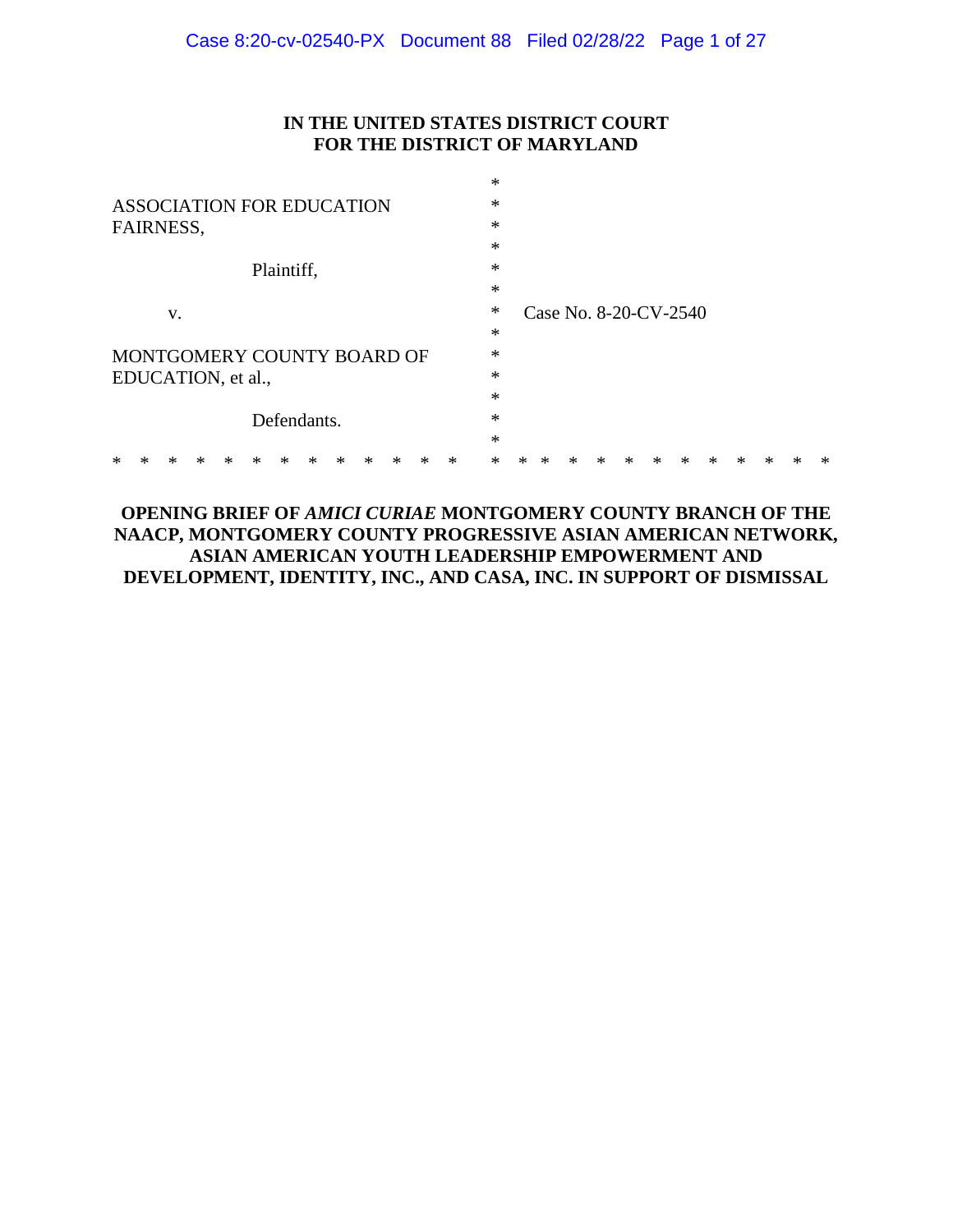# **TABLE OF CONTENTS**

| I.        | The Amended Complaint Fails to State a Claim Under the Equal Protection  |                                                                                                                                     |  |
|-----------|--------------------------------------------------------------------------|-------------------------------------------------------------------------------------------------------------------------------------|--|
|           | A.                                                                       |                                                                                                                                     |  |
|           | 1.                                                                       | Disparate Impact is Measured by a Comparison with the Overall                                                                       |  |
|           | 2.                                                                       |                                                                                                                                     |  |
|           | 3.                                                                       | Even Considering Other Comparators, the Amended Complaint                                                                           |  |
| <b>B.</b> | The Amended Complaint Does Not Plausibly Allege Discriminatory Intent 11 |                                                                                                                                     |  |
|           | 1.                                                                       | The Lottery Process Does Not Evince Discriminatory Intent  11                                                                       |  |
|           | 2.                                                                       | Events Leading to the Adoption of the Lottery Process Do Not                                                                        |  |
|           | 3.                                                                       | Plaintiff Cannot Rely on Years-Old Statements Made About Prior<br>Policies to Raise a Reasonable Inference of Discriminatory Intent |  |
| C.        |                                                                          | The Lottery Process is Constitutional Under Any Standard of Review.  17                                                             |  |
|           | 1.                                                                       | The Lottery Process is Justified by Compelling Interests in<br>Complying with Federal Law and the Educational Benefits of           |  |
|           | 2.                                                                       | The Lottery Process is Narrowly Tailored to These Compelling                                                                        |  |
|           |                                                                          |                                                                                                                                     |  |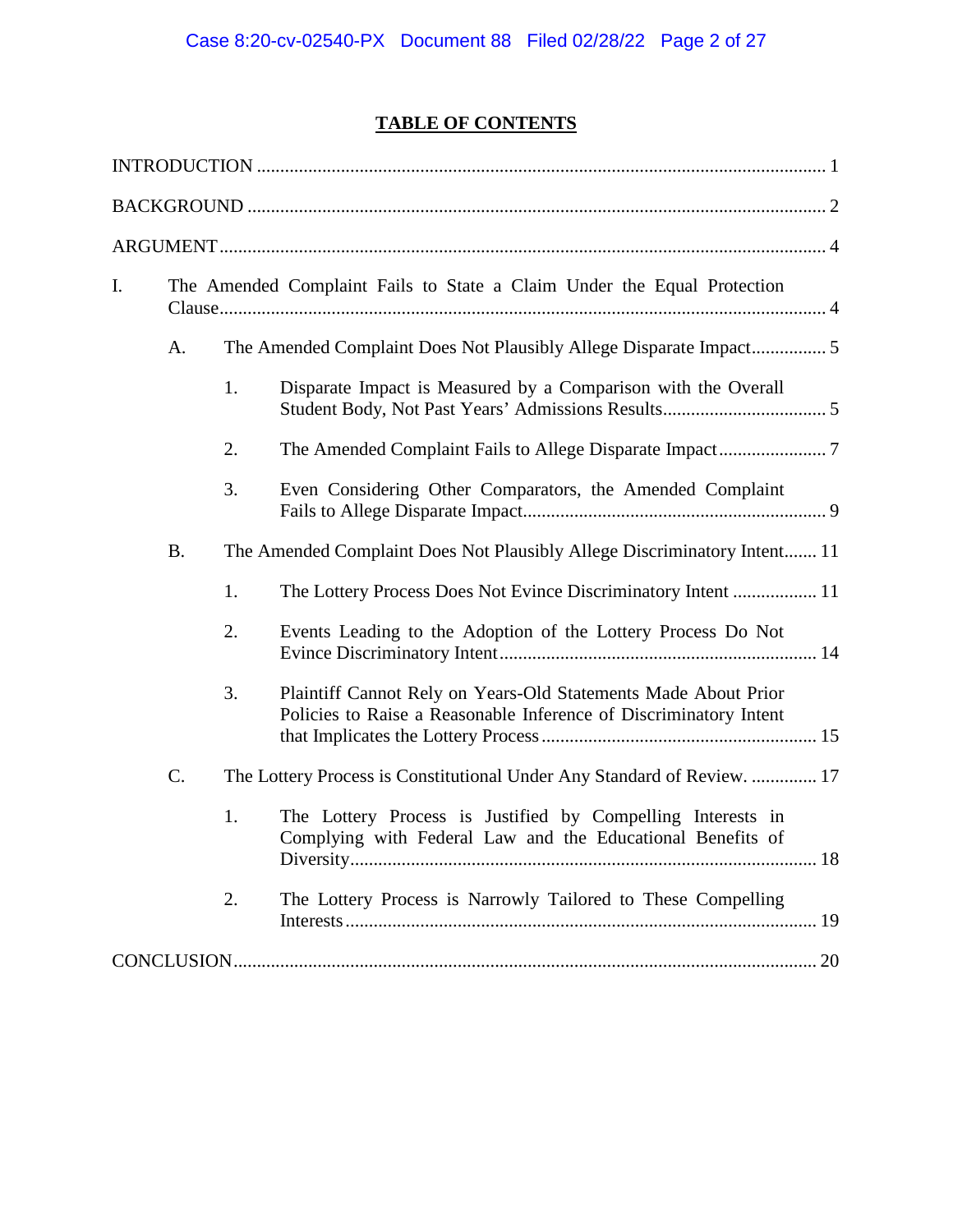## **TABLE OF AUTHORITIES**

## **Page(s)**

## **Cases**

| Ashcroft v. Iqbal,                                                                                                                              |
|-------------------------------------------------------------------------------------------------------------------------------------------------|
| Bos. Parent Coal. for Acad. Excellence Corp. v. Sch. Comm. of City of Bos.,                                                                     |
| Bos. Parent Coal. for Acad. Excellence Corp. v. Sch. Comm. of City of Bos.,                                                                     |
| Bos. Parent Coal. for Acad. Excellence Corp. v. Sch. Comm. of City of Bos.,                                                                     |
| Boyapati v. Loudon Cnty. Sch. Bd.,                                                                                                              |
| Christa McAuliffe Intermediate Sch. PTO, Inc. v. de Blasio,<br>364 F. Supp. 3d 253 (S.D.N.Y. 2019), aff'd, 788 F. App'x 85 (2d Cir. 2019)19, 20 |
| Coalition for TJ v. Fairfax Cnty. Sch. Bd.,                                                                                                     |
| Cooper v. Harris,                                                                                                                               |
| Anderson ex rel. Dowd v. City of Bos.,                                                                                                          |
| Fisher v. Univ. of Tex. at Austin,                                                                                                              |
| Fisher v. Univ. of Texas,                                                                                                                       |
| Greater Birmingham Ministries v. Sec'y of State,                                                                                                |
| Griggs v. Duke Power Co.,                                                                                                                       |
| Grutter v. Bollinger,                                                                                                                           |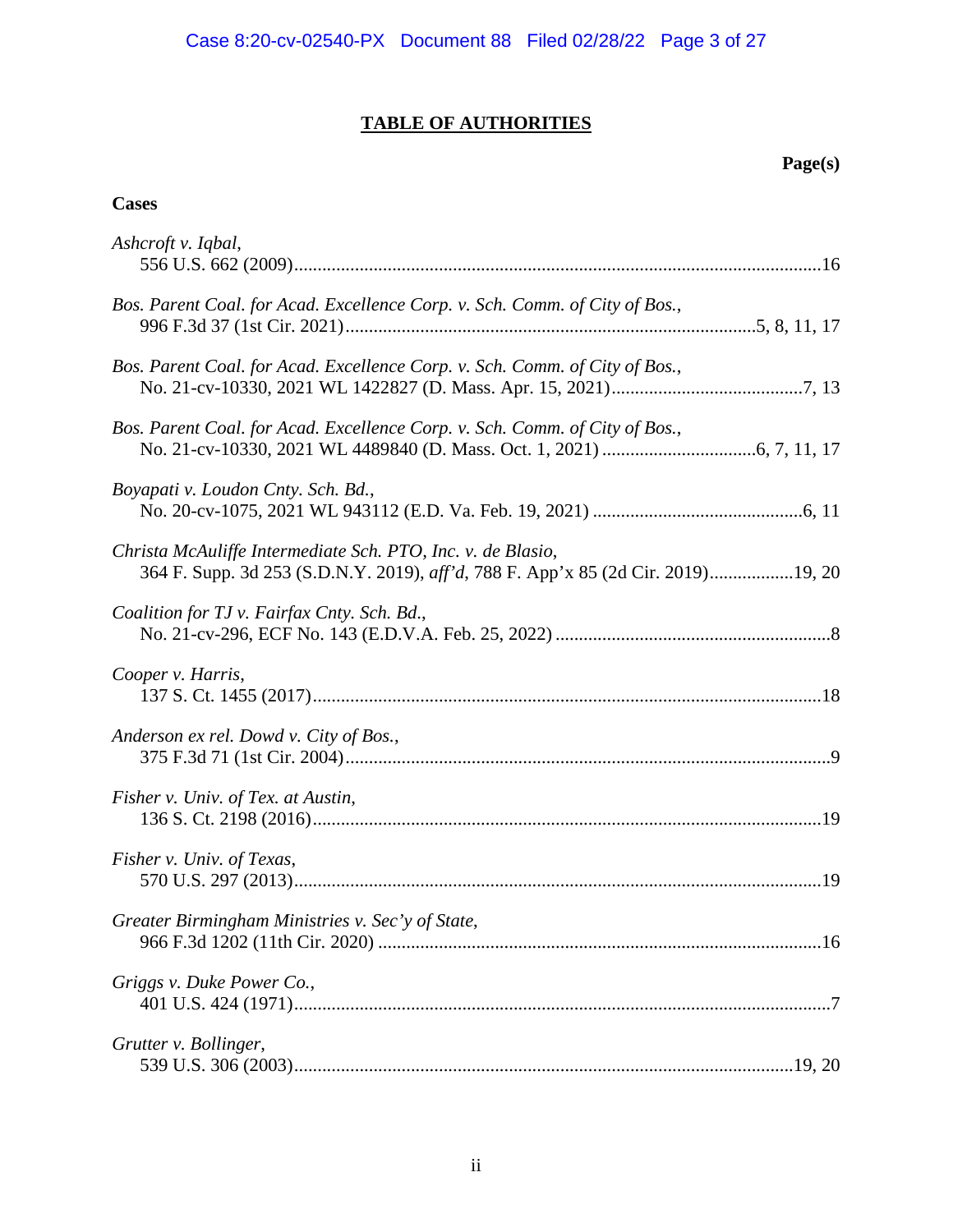# Case 8:20-cv-02540-PX Document 88 Filed 02/28/22 Page 4 of 27

| Hayden v. Cnty. of Nassau,                                                                                                  |  |
|-----------------------------------------------------------------------------------------------------------------------------|--|
| Jana-Rock Constr., Inc. v. N.Y. Dep't of Econ. Dev.,                                                                        |  |
| Lewis v. Ascension Parish Sch. Bd.,                                                                                         |  |
| N.C. State Conf. of the NAACP v. Raymond,                                                                                   |  |
| N.C. State Conf. of the NAACP v. McCrory,                                                                                   |  |
| Pers. Adm'r of Mass. v. Feeney,                                                                                             |  |
| Raso v. Lago,                                                                                                               |  |
| Spurlock v. Fox,                                                                                                            |  |
| Vaughns v. Bd. of Educ. of Prince George's Cnty.,<br>574 F. Supp. 1280 (D. Md. 1983), aff'd in part, rev'd in part on other |  |
| Vill. of Arlington Heights v. Metro. Hous. Dev. Corp.,                                                                      |  |
| <b>Statutes</b>                                                                                                             |  |
|                                                                                                                             |  |
| <b>Regulations</b>                                                                                                          |  |
|                                                                                                                             |  |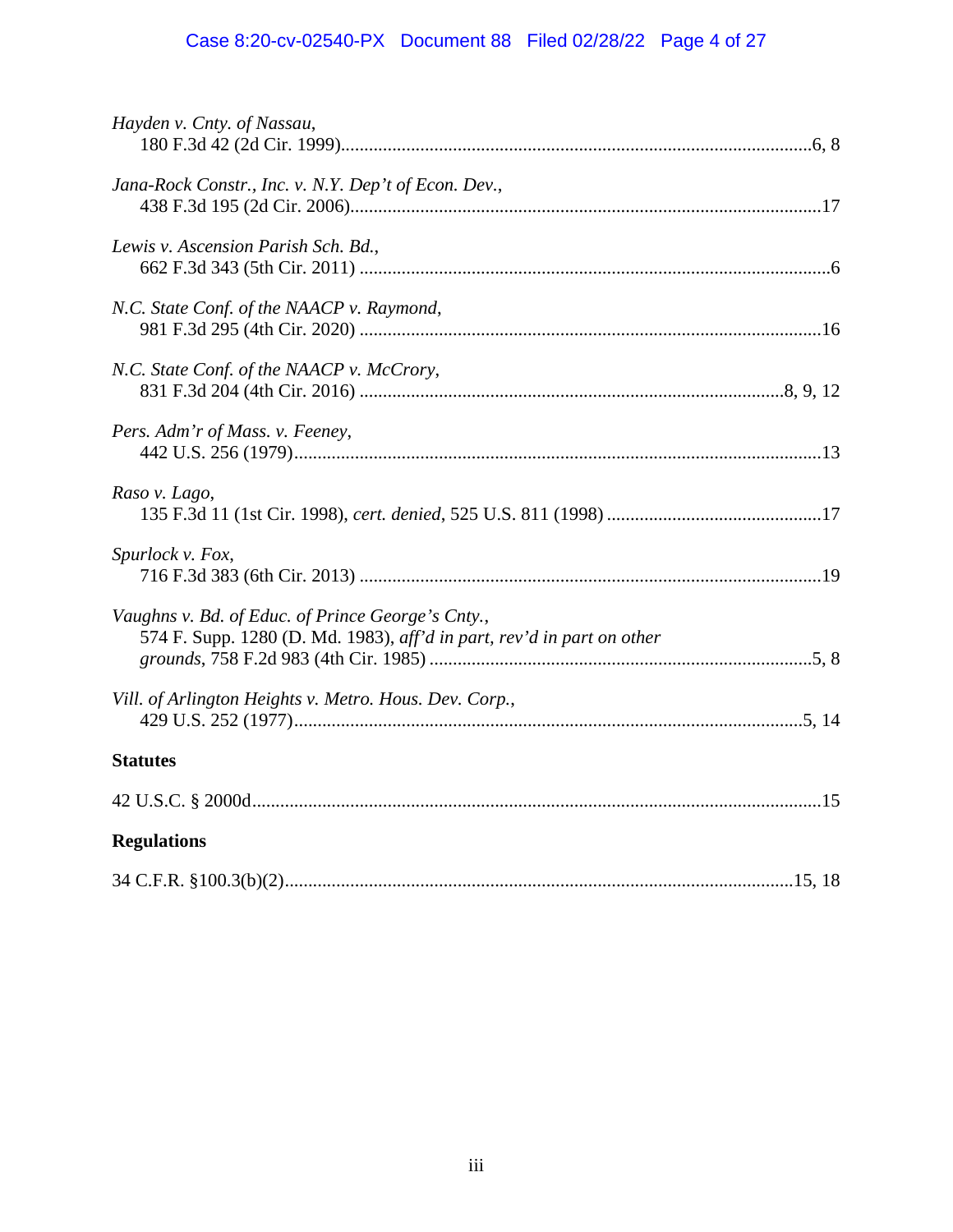#### **INTRODUCTION<sup>1</sup>**

<span id="page-4-0"></span>The Equal Protection Clause promises equal opportunity *for all*. Public schools further that foundational promise of our Constitution when they adopt race-neutral, research-backed reforms—such as universal screening, local norming, and lotteries—to allocate educational opportunities, funded by public dollars, more fairly.

This lawsuit aims to deter school systems across the country from pursuing such beneficial measures—even when they are urgently necessary to remedy the longstanding denial of equal educational opportunities to Black, Latino, and underserved Asian American students. Plaintiff need not ultimately prevail to achieve this chilling effect; given the potential costs of protracted litigation, merely surviving a motion to dismiss would do.

Fortunately, controlling precedent forecloses such a result. The latest race-neutral, research-backed process adopted by Montgomery County Public Schools ("MCPS")—universal screening, local norming of test scores, and a lottery of all applicants who meet basic objective criteria (collectively, the "lottery process")—does not offend the Equal Protection Clause. Indeed, the lottery process's constitutionality is so apparent as a matter of law that dismissal is warranted under Rule 12(b)(6) for three independent reasons: the Amended Complaint (1) fails to allege that the lottery process has a disparate impact on Asian American students; (2) fails to support any plausible inference that the adoption of the lottery process was intended to discriminate against Asian Americans; and (3) makes plain that the lottery process is so reasonable and carefully

<sup>&</sup>lt;sup>1</sup> Amici Curiae (hereinafter, "Proposed Intervenors") include the Montgomery County Branch of the NAACP, Montgomery County Progressive Asian American Network, Asian American Youth Leadership Empowerment and Development, Identity, Inc., and CASA, Inc. A description of Proposed Intervenors and their interests can be found in the Memorandum in Support of the Motion to Intervene, ECF 69-1. Proposed Intervenors are not-for-profit entities and are not affiliated with any corporate party; nor are they associated with any entity that may have a financial interest in the outcome of this litigation. No party's counsel authored any part or contributed money to the filing of this amicus brief.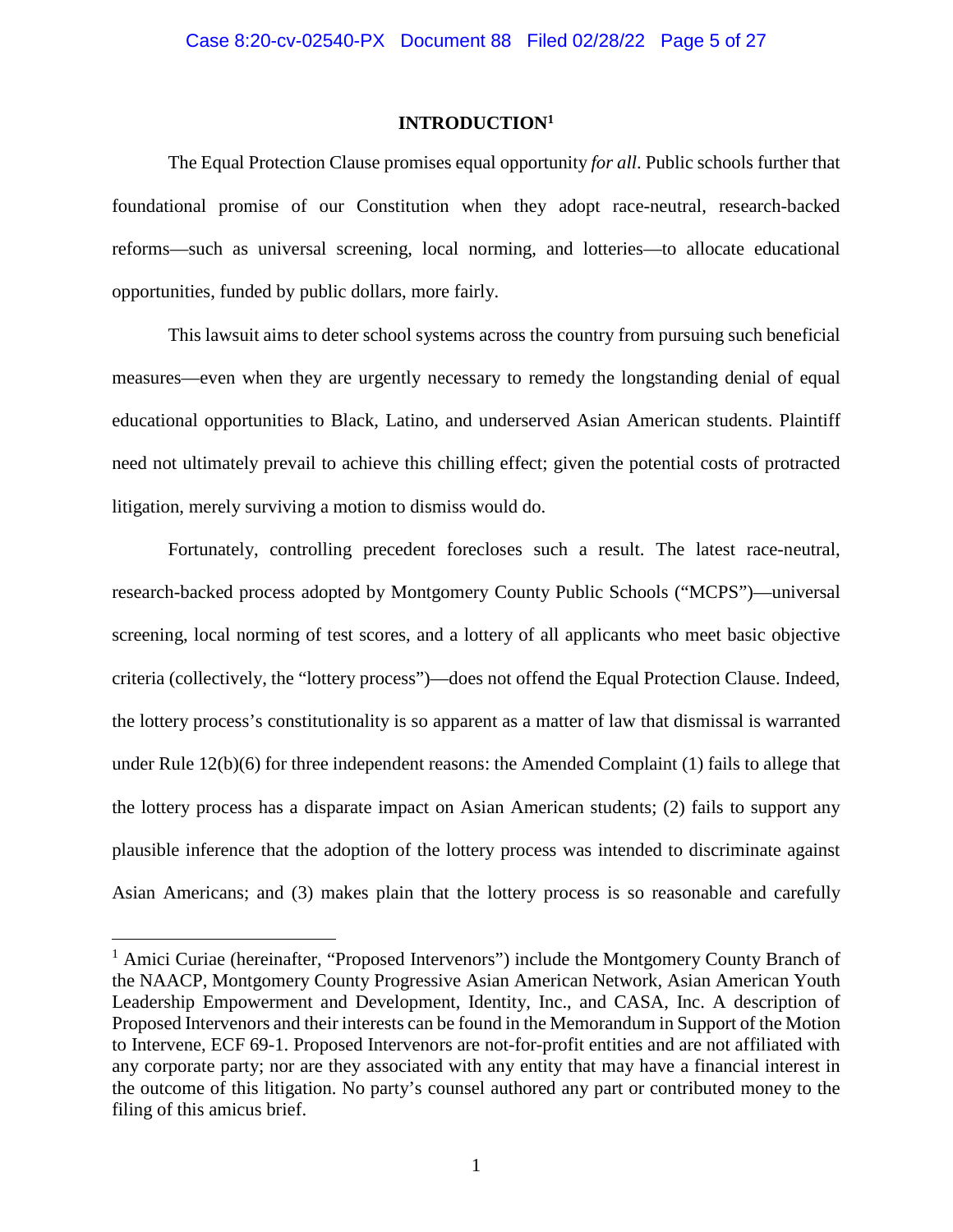<span id="page-5-0"></span>tailored that it survives any standard of review.

## **BACKGROUND**

MCPS "is largely a socio-economic and racially segregated school system" in which roughly 75% of Black, Latino, and Limited English Proficient ("LEP") students, and 80% of Free and Reduced-priced Meals students ("FARMS" or "low-income") students, attend high-poverty schools where they endure opportunity gaps.<sup>2</sup> Unequal educational opportunity is evident in MCPS's persistent and longstanding under-identification of these subgroups of students for participation in selective programs such as the middle school magnets. These underserved students include many Asian American students whose interests Plaintiff does not represent. For example, in FY 2019, 14.9% of Asian American students in MCPS were low-income, as measured by FARMS status.<sup>3</sup> And over 79% of Asian Americans in Montgomery County speak a language other than English at home, while 30% report speaking English less than "very well."<sup>4</sup>

Unfair barriers to educational opportunities in MCPS are most readily apparent when it comes to the marked under-identification of Black and Latino students for its middle school magnet programs.<sup>5</sup> While Black and Latino students comprised about 53% of the MCPS student

<sup>2</sup> *See* Montgomery Cnty. Off. of Legis. Oversight, OLO Rep. No. 2019-14, MCPS Performance and Opportunity Gaps, at (iii), 5 (2019).

<sup>3</sup> *Id.* at 11.

<sup>&</sup>lt;sup>4</sup> Montgomery Cnty. Dep't of Health and Hum. Serv., Blueprint for the Asian American Health Initiative, 2020-2030, at 9, https://aahiinfo.org/wpcontent/uploads/2020/04/Blueprint\_Final\_Web\_v3\_ADA-compliant.pdf.

<sup>5</sup> *See, e.g.*, Eugene L. Meyer, *A shameful past*, Bethesda Mag. (Mar. 29, 2021), https://bethesdamagazine.com/bethesda-magazine/march-april-2021/a-shameful-past/

<sup>(</sup>recounting history of segregated schooling in MCPS); Karen L. Mapp, et al., *Race, Accountability and the Achievement Gap (A)*, Pub. Educ. Leadership Project at Harvard Univ., 3, 5, 8 (2008), https://projects.iq.harvard.edu/files/pelp/files/pel043p2.pdf (noting that in the 1980s, complaints made by parents of color that MCPS was deliberately re-segregating schools were the catalyst for MCPS's creation of magnet programs but that gifted students of color remained persistently underincluded in magnet programs).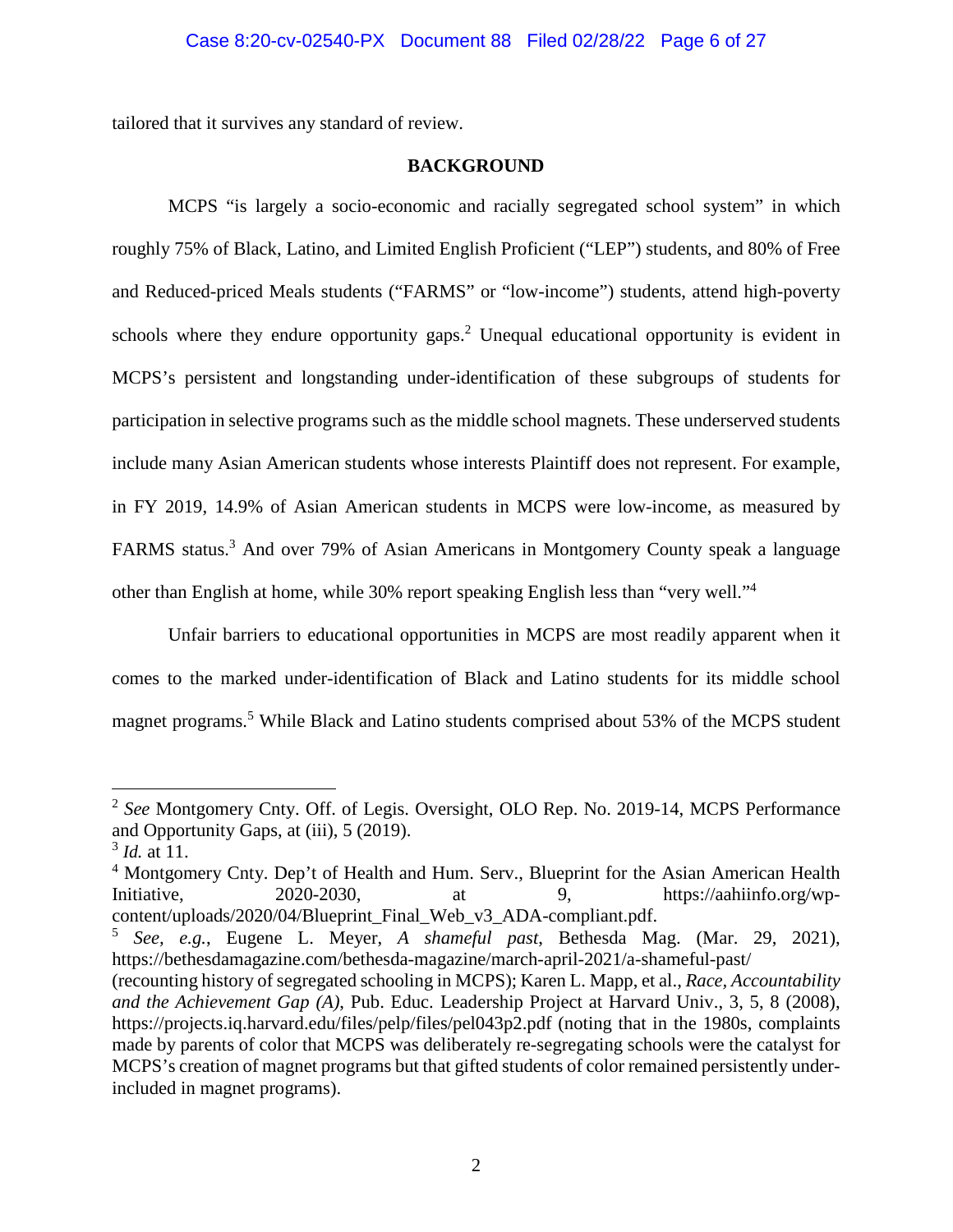## Case 8:20-cv-02540-PX Document 88 Filed 02/28/22 Page 7 of 27

population in 2018-2019, they constituted imperceptible percentages of admittees in the Clemente and MLK middle school magnet programs, and roughly a quarter to a third of admittees at the Takoma Park and Eastern middle school magnet programs.<sup>6</sup> Although precise data is not readily available with respect to underserved Asian American subgroups or LEP and low-income students, LEP and low-income students have historically experienced similar underrepresentation in these programs.<sup>7</sup>

Given these inequalities within its middle school magnet programs, MCPS implemented research-backed reforms long advocated by Proposed Intervenors.<sup>8</sup> Universal screening—which means that *all* fifth grade students are automatically screened for eligibility and invited to apply if they satisfy a set of defined criteria—and local norming (which better accounts for student's opportunities to foster their natural talents) equalize opportunity for all students, including Black, Latino, and underserved Asian American students, many of whom are LEP and low-income.<sup>9</sup> In

<sup>6</sup> ECF 35, at 16; MCPS, School Year 2018-2019 Annual Report to the Community, Student Demographics.

<sup>&</sup>lt;sup>7</sup> Montgomery County Public Schools: Study of Choice and Special Academic Programs, Report of Findings and Recommendations, Metis Associates 83–87 (Mar. 8, 2016) https://www.montgomeryschoolsmd.org/uploadedFiles/info/choice/ChoiceStudyReport-Version2-20160307.pdf (hereinafter, "Metis Report").

<sup>&</sup>lt;sup>8</sup> ECF 69-1, at 3; *see also* ECF 33-1, at 4–5.

<sup>9</sup> *See, e.g.*, David Card & Laura Giuliano, *Universal screening increases the representation of lowincome and minority students in gifted education*, 113(48) PNAS 13678, 13683 (2016), https://www.pnas.org/content/pnas/113/48/13678.full.pdf (discussing a study finding 174% increase in classification disadvantaged students as gifted); Seminole County Public Schools, *SCPS Gifted Population Increases Across the District*, https://www.scps.k12.fl.us/news/scpsgifted-population-increases-across-the-district.stml (last visited Feb. 28, 2022) (noting universal screening boosted participation rates for economically disadvantaged and Black students in gifted programs by more than 100%); Scott J. Peters, et al., *Effect of Local Norms on Racial and Ethnic Representation in Gifted Education*, 5(2) AERA Open 1, 4 (Apr.-June 2019), https://journals.sagepub.com/doi/pdf/10.1177/2332858419848446 (noting that the American Educational Research Association, American Psychological Association, and National Council for Measurement in Education call for the use of local norming when test scores are considered in gifted placement decisions).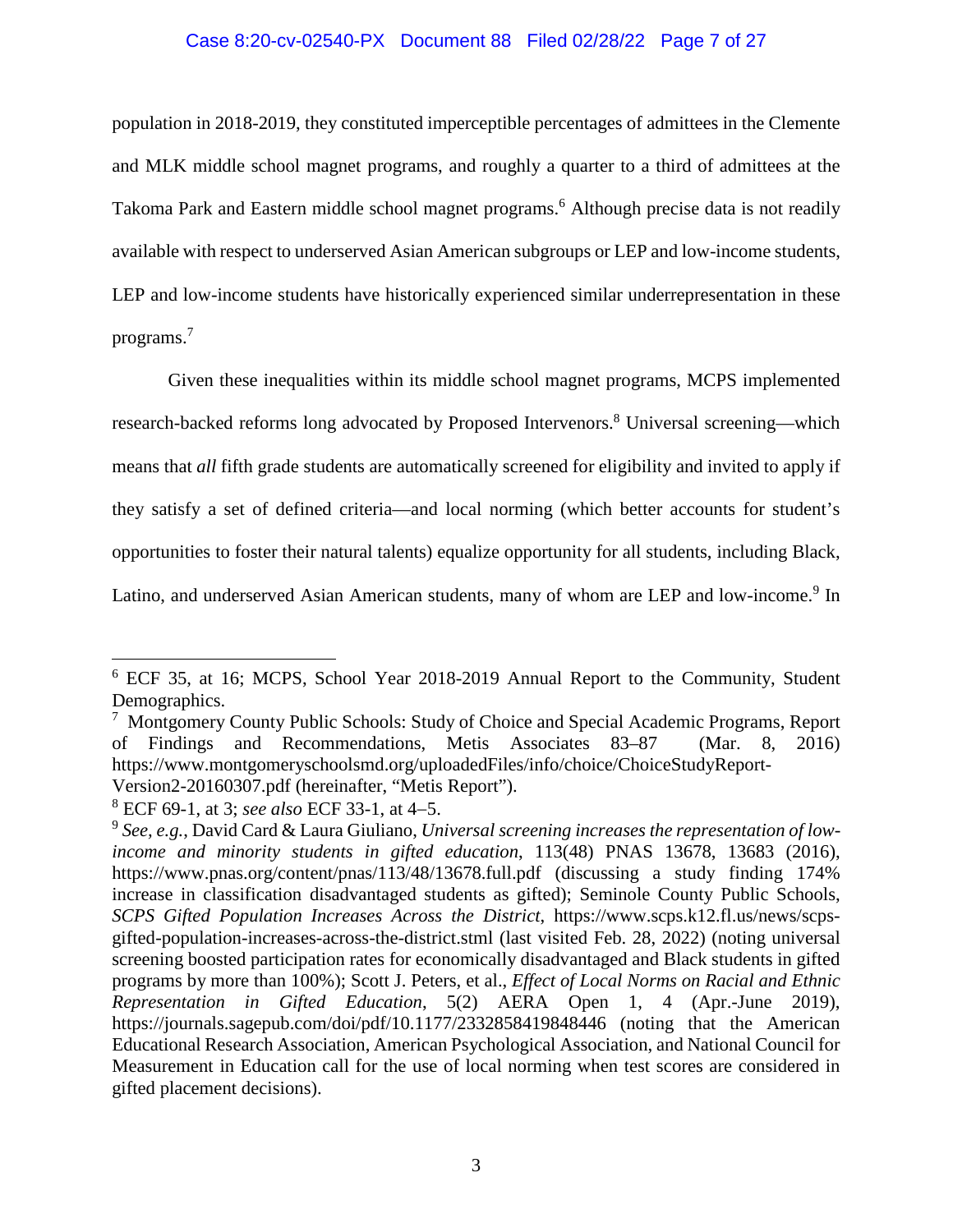#### Case 8:20-cv-02540-PX Document 88 Filed 02/28/22 Page 8 of 27

 $2019$ , about 8,000 Downcounty students were screened, a tenfold increase over the  $700-800$ Downcounty students who sought consideration through the referral-only process used in prior years.<sup>10</sup> From 2016 to 2020, MCPS acted to better identify underserved students who previously would have missed out on these programs, adopting race-neutral reforms such as local norming of Cognitive Abilities Test ("CogAT") scores within three bands of MCPS schools (high, moderate, and low poverty) and "peer grouping."<sup>11</sup> These were the subject of the original complaint and prior motion to dismiss. But in 2020, MCPS adopted a new and fundamentally different approach: it uses a baseline set of academic performance criteria to identify all eligible students from the entire population of fifth graders, then allocates space in the middle school magnets among everyone who is eligible by random lottery. $12$ 

Predictably, given a fairer opportunity to compete, students from previously underserved subgroups have become more likely to secure admission to the middle school magnet programs under the lottery process. In 2021, the first year of the lottery process, Black and Latino students together comprised about 33% and 41% of admittees to the two Upcounty magnet programs, and 37% and 40% of admittees to the two Downcounty magnet programs.<sup>13</sup>Similarly, also in 2021, low-income students were 33% and 40% of admittees to the two Upcounty magnet programs, and 30% and 33% of admittees to the two Downcounty magnet programs.<sup>14</sup>

### **ARGUMENT**

#### <span id="page-7-1"></span><span id="page-7-0"></span>**I. The Amended Complaint Fails to State a Claim Under the Equal Protection Clause**

Because Plaintiff concedes that the lottery process is race-neutral, rational-basis review

<sup>10</sup> ECF 35, at 12.

<sup>11</sup> *Id.* at 12–15.

<sup>12</sup> ECF 27-3 ¶¶ 31–34

<sup>13</sup> ECF 33-1, at 20–23.

 $^{14}$  *Id.*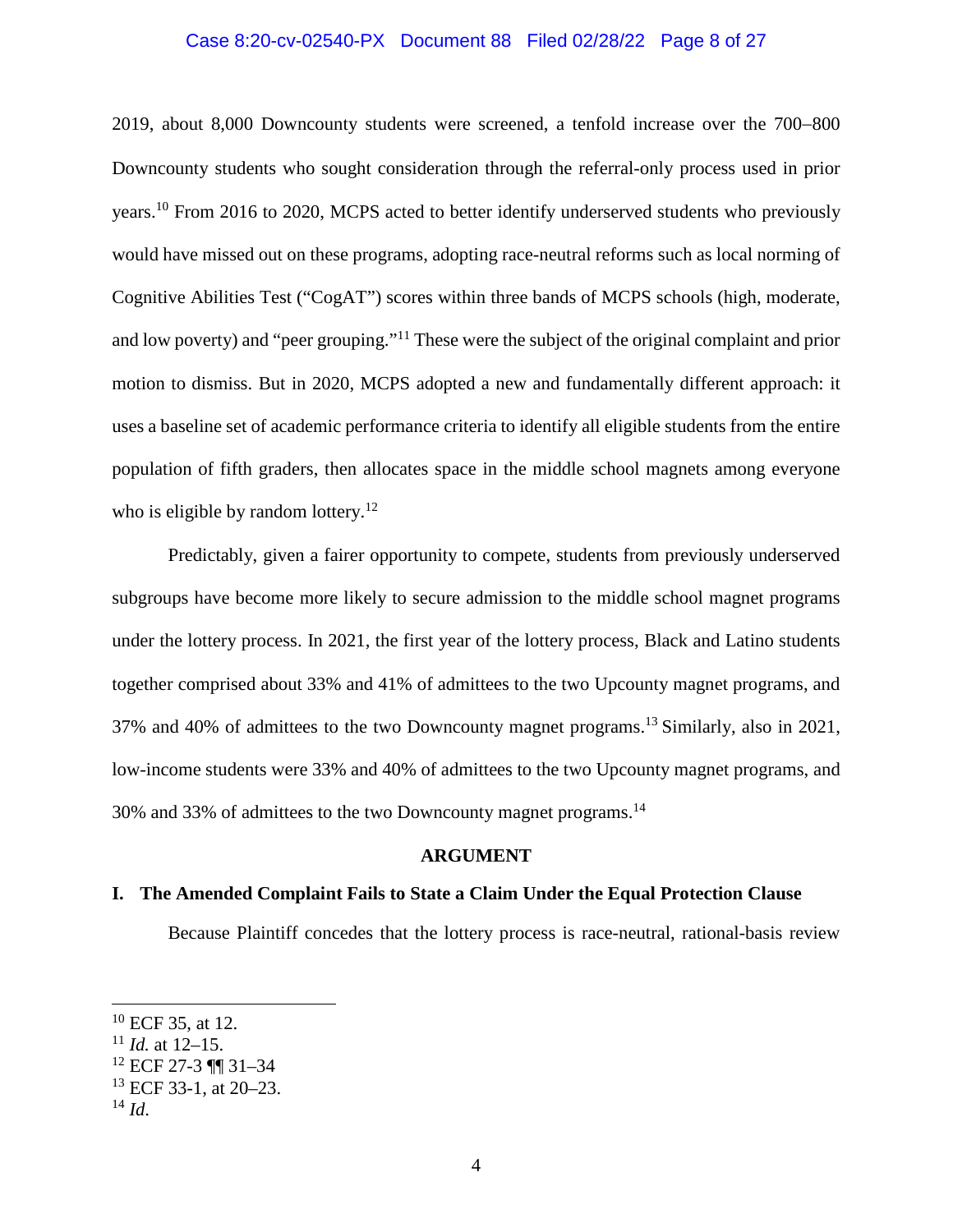#### <span id="page-8-4"></span>Case 8:20-cv-02540-PX Document 88 Filed 02/28/22 Page 9 of 27

will apply unless Plaintiff plausibly alleges *both* that the lottery process had a disparate impact on Asian Americans *and* that racially discriminatory intent motivated its adoption. *See Vill. of Arlington Heights v. Metro. Hous. Dev. Corp.*, 429 U.S. 252, 264–65 (1977). Even then, Plaintiff would need to plausibly allege that the policy does not survive strict scrutiny to survive a motion to dismiss. Because (a) Plaintiff fails to allege any legally cognizable disparate impact; (b) the allegations of the Amended Complaint do not support a plausible inference of discriminatory intent; and (c) the lottery process would satisfy strict scrutiny even if it applied, Plaintiff's Amended Complaint must be dismissed.

#### <span id="page-8-0"></span>**A. The Amended Complaint Does Not Plausibly Allege Disparate Impact**

Dismissal is warranted first because the Amended Complaint does not give rise to a reasonable inference of disparate impact on Asian American students. Since this issue was not subject to adversarial briefing before, Proposed Intervenors begin by clarifying the proper standard for disparate impact claims.

## <span id="page-8-3"></span><span id="page-8-2"></span>**1. Disparate Impact is Measured by a Comparison with the Overall Student Body, Not Past Years' Admissions Results**

<span id="page-8-1"></span>As other courts have held in cases concerning admissions to K-12 specialized programs, the proper comparison for analyzing the disparate impact of an admissions policy is between the affected group's representation in the overall student population and its representation among those selected for the program. *See Bos. Parent Coal. for Acad. Excellence Corp. v. Sch. Comm. of City of Bos.*, 996 F.3d 37, 46 (1st Cir. 2021) ("*Boston Parent II*") (holding that plaintiffs were not likely to succeed in challenging a magnet school admissions policy because the policy had no disparate impact "as compared to a random distribution of invitations" to all students); *Vaughns v. Bd. of Educ. of Prince George's Cnty.*, 574 F. Supp. 1280, 1304 (D. Md. 1983), *aff'd in part, rev'd in part on other grounds*, 758 F.2d 983 (4th Cir. 1985) (comparing "[B]lack children . . . in the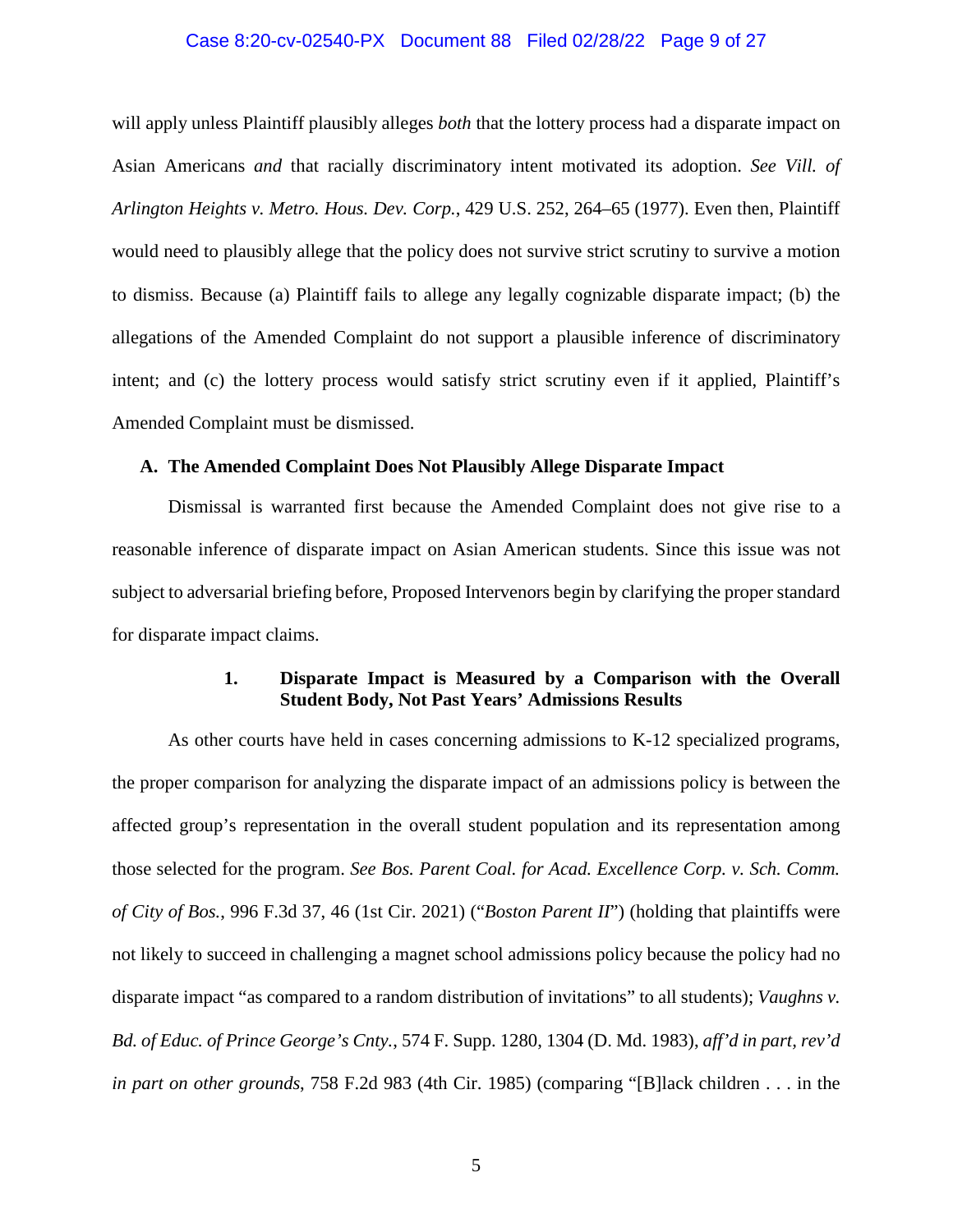#### Case 8:20-cv-02540-PX Document 88 Filed 02/28/22 Page 10 of 27

[gifted and talented] program relative to their population in the school system as a whole"). This is also the comparison that is used by the Department of Education's Office of Civil Rights to determine disparate impact in the K-12 context for purposes of administrative proceedings under Title VI. *See, e.g.*, Gallup-McKinley Cnty. Sch. Resol., OCR Case No. 08-11-5002 (2017) (comparing "the number of American Indian students enrolled in the District and the number of American Indian students who participate in the District's [gifted and talented] program and honors and AP courses"). This straightforward comparison of a discrete pool of potential candidate students to a discrete group of selected students is well suited to resolution on a motion to dismiss. *See Hayden v. Cnty. of Nassau*, 180 F.3d 42, 46, 51–52 (2d Cir. 1999) (in the employment context, affirming a dismissal at the motion to dismiss stage for failure to plead that a selection exam's results reflected a disparate impact relative to representation in the candidate pool).

<span id="page-9-2"></span>Without the benefit of adversarial briefing on the issue, the Court concluded that Plaintiff adequately alleged disparate impact by comparing the results of the field test to the results of *prior*  policies. *See* ECF 35, at 34–35.<sup>15</sup> However, in the briefing on the motions to dismiss the initial Complaint, no party raised the important observation that using the results of a prior policy as a baseline for disparate impact transforms "a variable consequence" of a defendant's own policies into a constitutional "baseline against which all future [outcomes] must comport." *Bos. Parent* 

<span id="page-9-3"></span><span id="page-9-1"></span><span id="page-9-0"></span><sup>&</sup>lt;sup>15</sup> The Court previously relied on *Lewis v. Ascension Parish School Board*, 662 F.3d 343 (5th Cir. 2011) and *Boyapati v. Loudon County School Board*, No. 20-cv-1075, 2021 WL 943112, at \*8 (E.D. Va. Feb. 19, 2021), for the proposition that previous admissions levels are the appropriate baseline comparator for Plaintiff's disparate impact allegations. ECF 35, at 34. Although the district court in *Boyapati* entertained the plaintiff's arguments using that baseline comparator, that consideration was dicta as it noted the absence of admissions data following the implementation of the challenged plan and ultimately concluded that any "impact on Asian students is uncertain." 2021 WL 943112, at \*8. The disparate impact discussion in *Lewis*, 662 F.3d 343 (5th Cir. 2011), was in the context of a school district's re-zoning plan and did not involve school admissions.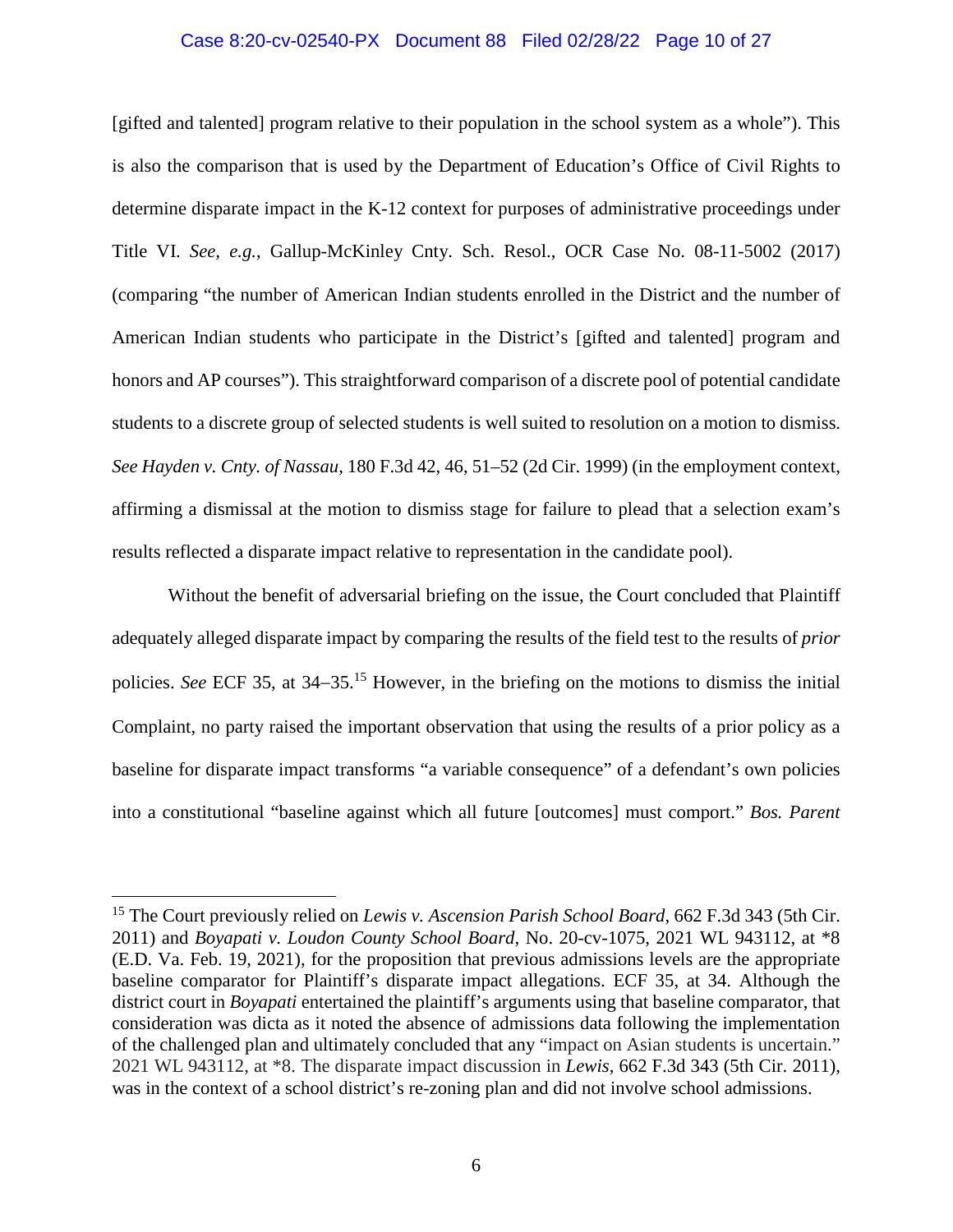#### <span id="page-10-1"></span>Case 8:20-cv-02540-PX Document 88 Filed 02/28/22 Page 11 of 27

<span id="page-10-3"></span>*Coal. for Acad. Excellence Corp. v. Sch. Comm. of City of Bos.*, No. 21-cv-10330, 2021 WL 4489840, at \*15 n.20 ("*Boston Parent III*") (D. Mass. Oct. 1, 2021) (citing *Boston Parent II*, 996 F.3d at 46). Use of this baseline risks effectively entrenching the status quo, and the "Equal Protection Clause is not a bulwark for the status quo." *Bos. Parent Coal. for Acad. Excellence Corp. v. Sch. Comm. of City of Bos.*, No. 21-cv-10330, 2021 WL 1422827, at \*14 n.18 (D. Mass. Apr. 15, 2021) ("*Boston Parent I*"); *cf. Griggs v. Duke Power Co.*, 401 U.S. 424, 430 (1971) (explaining, in the employment context, that disparate impact liability targets policies that "operate to 'freeze' the status quo of prior discriminatory employment practices"). The parties also failed to point out that using past results as a baseline can also be misleading. As the district court in *Boston Parent III* correctly noted, when a racial group has been significantly overrepresented in the prior status quo, "nearly any changes to the admissions process will likely result in some reduction, if only from the law of averages." 2021 WL 4489840, at \*15. This alone "is not a consequence that the caselaw considers a disparate impact." *Id.*

#### <span id="page-10-2"></span>**2. The Amended Complaint Fails to Allege Disparate Impact**

<span id="page-10-0"></span>Applying a baseline comparing the affected group's representation in the relevant candidate pool and its representation among those who receive offers, the undisputed facts show that the lottery process does not have a disparate impact on Asian Americans. MCPS data referenced in the Amended Complaint reveals that Asian American students were 16.5% and 13.2% of the candidate pool in the Upcounty and Downcounty regions, respectively. *See* Am. Compl. ¶ 88; ECF 33-1, at 20–23. But Asian American students were admitted to each of the four magnet middle schools at nearly *double* those rates: they were 29.3% and 32.0% of the students admitted to Clemente and MLK (the Upcounty magnets) and 20.8% and 22.3% of the students admitted to Takoma Park and Eastern (the Downcounty magnets), respectively. ECF 33-1, at 20– 23. Black and Latino students, in contrast, were admitted to the magnet middle schools at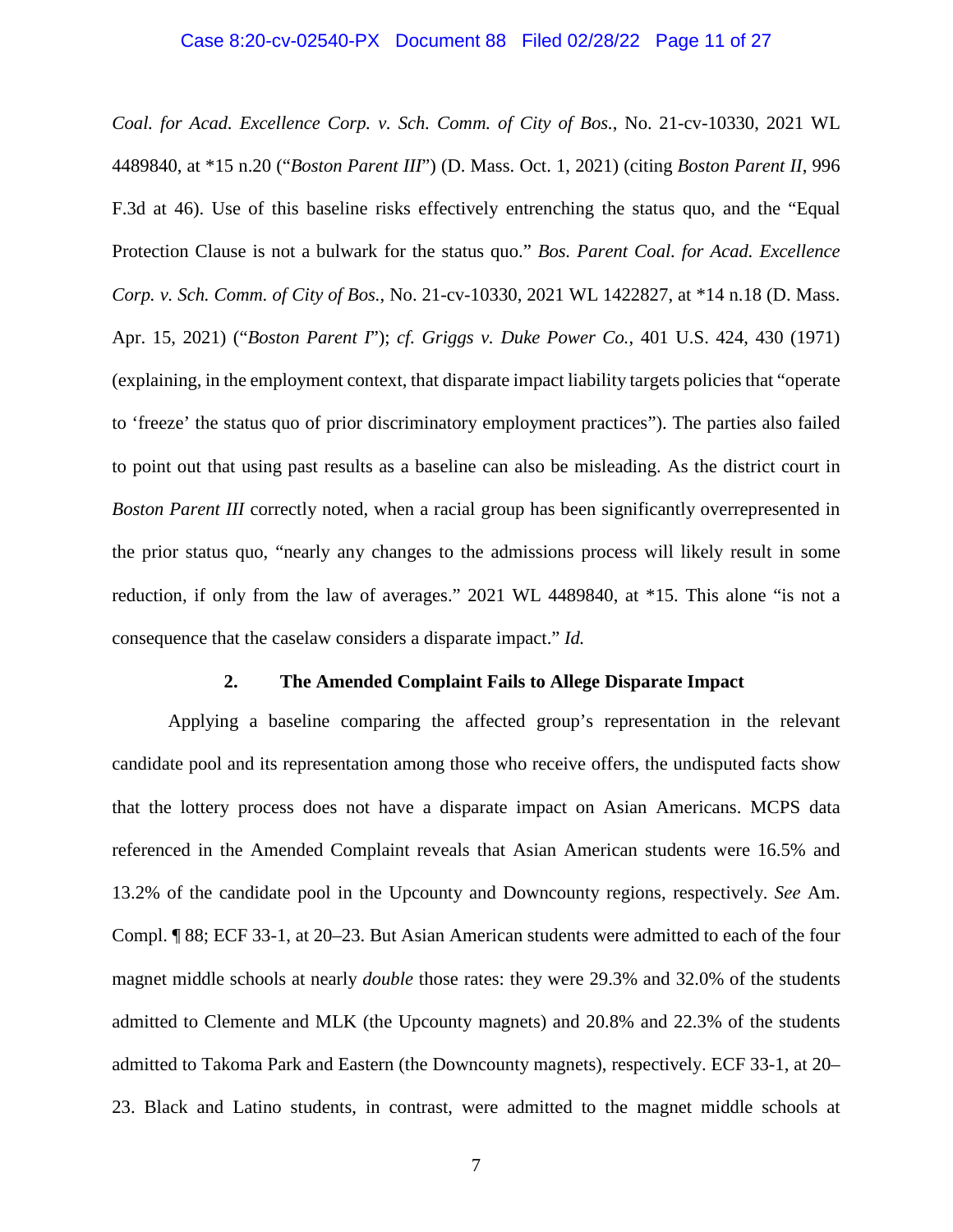## Case 8:20-cv-02540-PX Document 88 Filed 02/28/22 Page 12 of 27

considerably *lower* rates than they appear in the overall population of fifth graders considered.<sup>16</sup>

Put differently, the alleged overall impact of the lottery process was that Asian American fifth graders were *more likely* to receive an offer of admission to the middle school magnets than fifth graders from any other demographic group. At each of the four magnet middle schools, Asian American students were between 1.6 and 3.4 times more likely than Black students to be admitted, and between 2.5 and 3.8 times more likely than Latino students. *Id.* They were also more likely than white students to be admitted to each of the four programs. *Id.* Overall, while 1.4%–1.8% of all fifth graders were admitted in each program, between 2.5% and 3.4% of Asian American fifth graders were admitted. *Id*. 17

<span id="page-11-4"></span><span id="page-11-0"></span>Using the proper comparators, the Amended Complaint fails to plausibly allege that the lottery process has a disparate impact on Asian American students. *See Boston Parent II*, 996 F.3d at 46; *Vaughns*, 574 F. Supp. at 1304; Gallup-McKinley Cnty. Sch. Resol., OCR Case No. 08-11- 5002 (2017); *see also Hayden*, 180 F.3d at 46, 51–52.<sup>18</sup>

<span id="page-11-2"></span><sup>&</sup>lt;sup>16</sup> Black students were 34.9% of Upcounty fifth graders and 21.7% of Downcounty fifth graders, but only 18.7% and 14.7% of the students admitted to Clemente and MLK (the Upcounty magnets) and 20.8% and 19.6% of the students admitted to Takoma Park and Eastern (the Downcounty magnets); while Latino students were 34.9% of Upcounty fifth graders and 31.0% of Downcounty fifth graders, but only 22.7% and 18.7% of the students admitted to Clemente and MLK ( Upcounty) and 16.0% and 20.5% of the students admitted to Takoma Park and Eastern (Downcounty). ECF 33-1, at 20–23.

 $17$  These risk ratios are calculated by dividing the percentage of the Asian American fifth grade population admitted by the percentage of the comparator population admitted. This data is available in ECF 33-1, at  $20-23$ .

<span id="page-11-3"></span><span id="page-11-1"></span> $18$  The propriety of this manner of conducting a disparate impact analysis holds despite a recent summary judgment ruling in *Coalition for TJ v. Fairfax Cnty. Sch. Bd*., No. 21-cv-296, ECF No. 143 (E.D.V.A. Feb. 25, 2022), wherein the court cited to *North Carolina State Conference of NAACP v. McCrory*, 831 F.3d 204 (4th Cir. 2016), and stated that to determine disparate impact, "a simple before-and-after comparison" is needed. *Coalition for TJ*, ECF No. 143, at 14–15. This opinion is non-precedential and contrary to binding precedent. In *McCrory*, the Fourth Circuit held that a North Carolina voting law had a racially disparate adverse impact where "the General Assembly enacted legislation restricting all—and only—practices disproportionately used by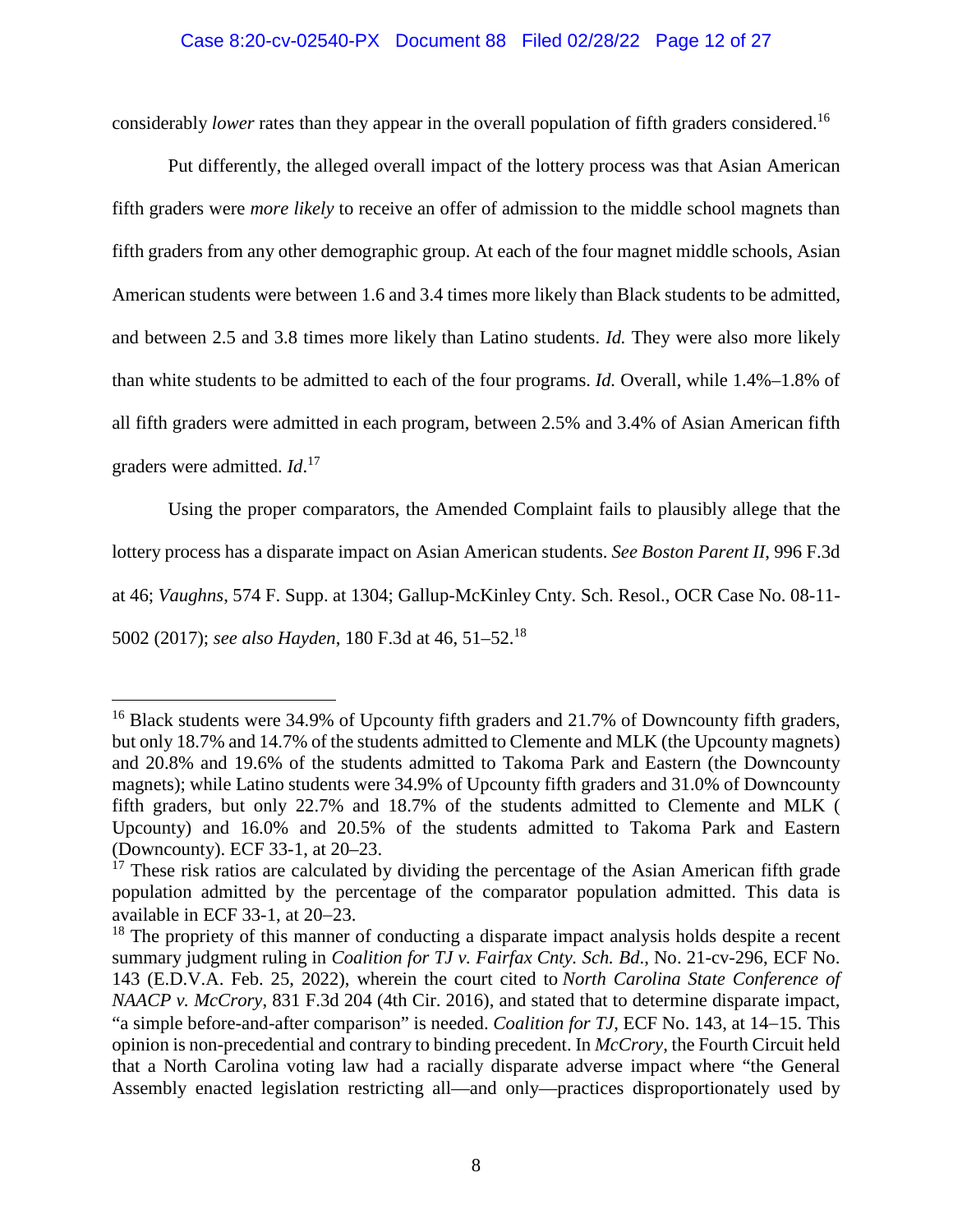## **3. Even Considering Other Comparators, the Amended Complaint Fails to Allege Disparate Impact**

<span id="page-12-0"></span>Instead of utilizing the relevant comparison, the Amended Complaint advances multiple unsound comparators and cites assessment data that has no role in the lottery process in an attempt to plead disparate impact. Thus, even assuming that a comparison to the results of past admissions processes was an appropriate measure of disparate impact—which it is not, *see supra* I.A.1—the factual allegations of the Amended Complaint would *still* fail to yield any coherent basis from which the Court could infer disparate impact.

First, the Amended Complaint does not commit to one baseline; instead, the Amended Complaint switches from one comparator to the next depending on which is convenient. *See* Am. Compl. ¶ 88 (asserting that, for the STEM programs, Asian Americans "received substantially fewer offers than they had *even under the field test*" and that, for the humanities programs, Asian Americans "earned fewer seats than they had *before the field test was implemented*") (emphasis added); ECF 33. Not only does the Amended Complaint compare the results of the lottery process to *both* the field test results and the pre-field test results as a baseline, but with respect to a comparison to the prior field test, the Amended Complaint highlights data from the two STEM magnet programs (at Takoma Park and Clemente) but omits any mention of the two humanities magnet programs (at Eastern and MLK). *See* Am. Compl. ¶ 89. Such cherry-picking of "isolated instances" is insufficient to show disparate impact. *See Anderson ex rel. Dowd v. City of Bos.*, 375 F.3d 71, 89 (1st Cir. 2004) (in a case challenging a school district's facially race-neutral school assignment plan, holding that "showing only isolated instances of students not receiving

<span id="page-12-2"></span><span id="page-12-1"></span>African Americans." 831 F.3d at 230. *McCrory* specifically disavowed a simple before-and-after comparison, holding that "[t]he district court also erred in suggesting that Plaintiffs had to prove that the challenged provisions prevented African Americans from voting at the same levels they had in the past." *Id*. at 232.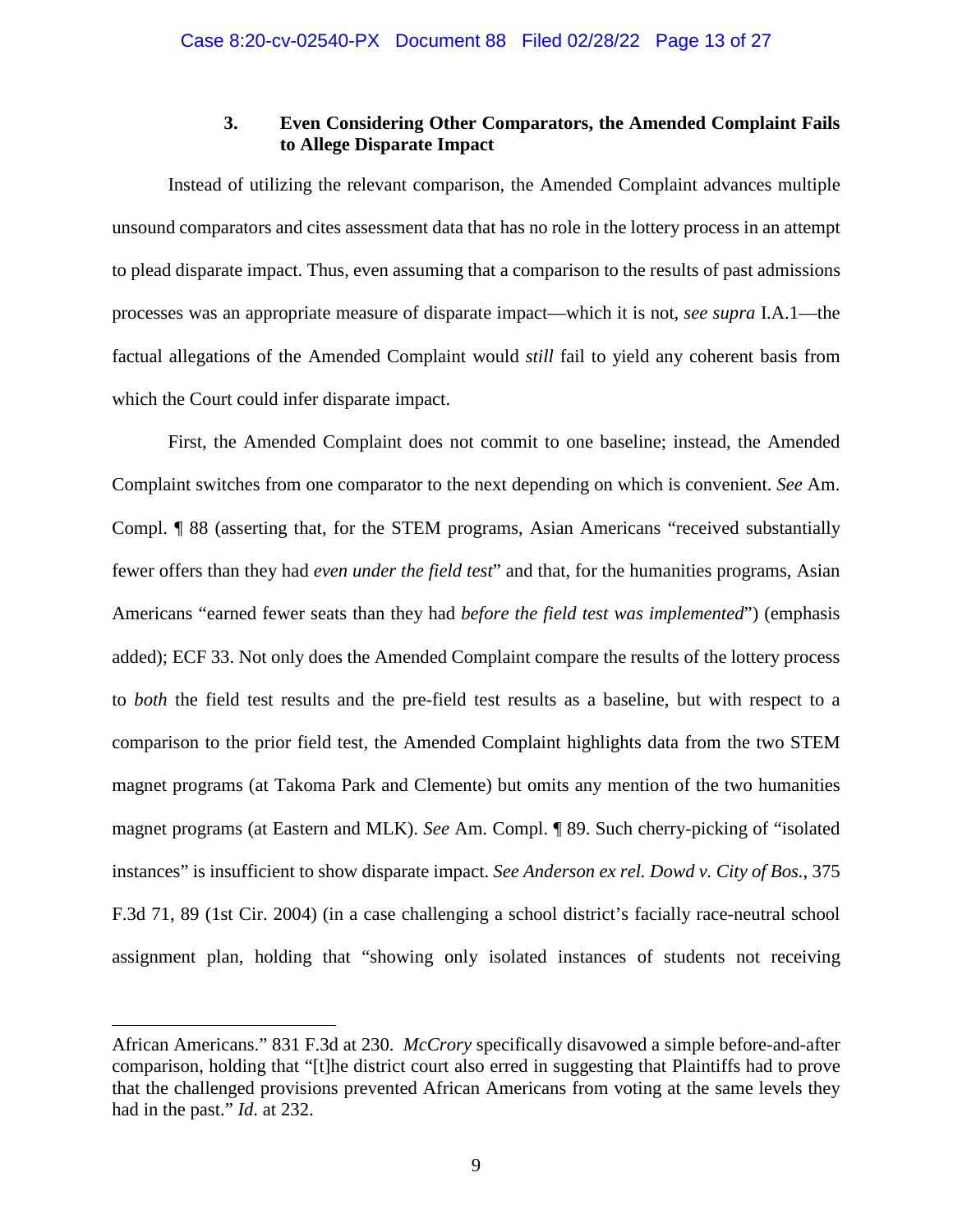#### Case 8:20-cv-02540-PX Document 88 Filed 02/28/22 Page 14 of 27

assignments" was "insufficient," as there was "no clear pattern of disparate racial impact, much less the 'stark' pattern contemplated by *Arlington Heights*").

Moreover, the Eastern and MLK data that is conspicuously absent from the Amended Complaint contradicts Plaintiff's allegations that the lottery process had a disparate impact relative to the field test. The percentage of Asian Americans from among the overall candidate pool who were admitted to the magnet program actually *increased considerably* at MLK in the first year of the lottery process relative to the prior field test results, and the percentage of Asian American students admitted to Eastern remained essentially unchanged. At MLK, the share of Asian American students admitted increased from 24.3% under the 2020 field test to 32.0% under the lottery process. ECF 33-1, at 22. And at Eastern, the share of Asian American students admitted remained relatively stable (23.9% (2020) and 22.3% (2021)). *Id*. at 21.

In addition, Plaintiff alleges that the number of Asian American students "who achieved at the highest level in the MCAP assessment in 2019" is higher than the number of Asian American students admitted to STEM magnet programs in 2021. *See* Am. Compl. ¶ 89. Plaintiff characterizes this as evidence that "local norming makes it harder for Asian[ ]American students to enter the lottery pool." *Id.* But that conclusion does not follow, because Plaintiff does not allege that MCAP (Maryland Comprehensive Assessment Program) scores play any role in magnet middle school admissions. To the contrary, the Amended Complaint alleges that the only standardized tests used to determine eligibility for the lottery are Measure of Academic Progress ("MAP") tests—which are different from the MCAP test, despite the similar acronyms. *Id.* ¶¶ 86, 90.

At bottom, Plaintiff's zero-sum theory appears to be that any race neutral change in admissions policy that yields a change from prior results with respect to the racial composition of the admitted class (no matter how fragmentary, and even if other data tell a countervailing story)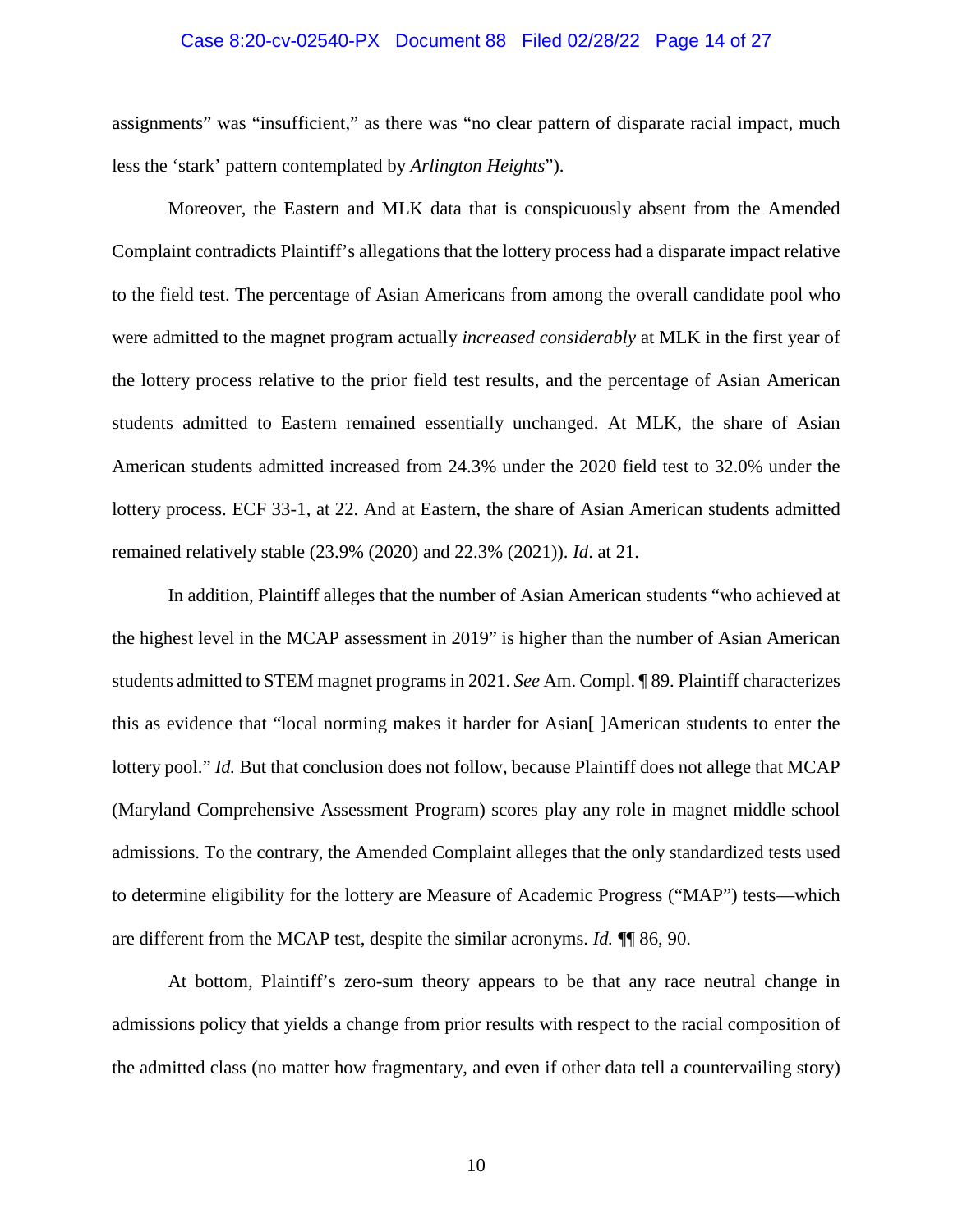#### <span id="page-14-3"></span><span id="page-14-2"></span>Case 8:20-cv-02540-PX Document 88 Filed 02/28/22 Page 15 of 27

could give rise to a disparate impact that evinces discriminatory intent. That is not the law. "[S]uch a reduction is not a consequence that the caselaw considers a disparate impact." *Boston Parent III*, 2021 WL 4489840, at \*15; *see also Boston Parent II*, 996 F.3d at 46 (noting that there was no disparate impact on white and Asian American students where those students were still markedly overrepresented, albeit less so, in the exam schools after the admissions policy change necessitated by the pandemic). Nor should it be; otherwise, the Equal Protection Clause would cement the status quo, no matter how inequitable it may be.

#### <span id="page-14-0"></span>**B. The Amended Complaint Does Not Plausibly Allege Discriminatory Intent**

The Amended Complaint does not give rise to a reasonable inference of discriminatory intent. As discussed below, Plaintiff makes no allegations that the lottery process was adopted through a process with even a hint of bias. The lottery process also does not rely on "peer grouping" or local norming of ability test scores, the two features on which Plaintiff previously relied to raise an inference of discriminatory intent with respect to the now-abandoned field test process. Instead, the lottery works in tandem with universal screening and local norming of achievement test scores<sup>19</sup> to equalize opportunity for *all* students, regardless of race.

#### <span id="page-14-4"></span>**1. The Lottery Process Does Not Evince Discriminatory Intent**

<span id="page-14-1"></span>The nature of the lottery process itself strongly undercuts any inference of discriminatory motive. *See, e.g.*, *Boyapati*, 2021 WL 943112, at \*9 (explaining that "the substance of" geographybased public school admissions reforms was inconsistent with discriminatory intent); *see also* Tr. Mot. to Dismiss Hr'g 15 (the Court, noting that with "the lottery system . . . I'm not sure you have

<sup>&</sup>lt;sup>19</sup> The achievement test utilized in the lottery process—the Measures of Academic Progress ("MAP") tests—are universally administered general assessment tests used for a range of purposes besides middle school admission. In contrast, the field test process utilized the CogAT, "a standardized aptitude test designed to measure quantitative, verbal, and nonverbal skills." ECF 35, at 12.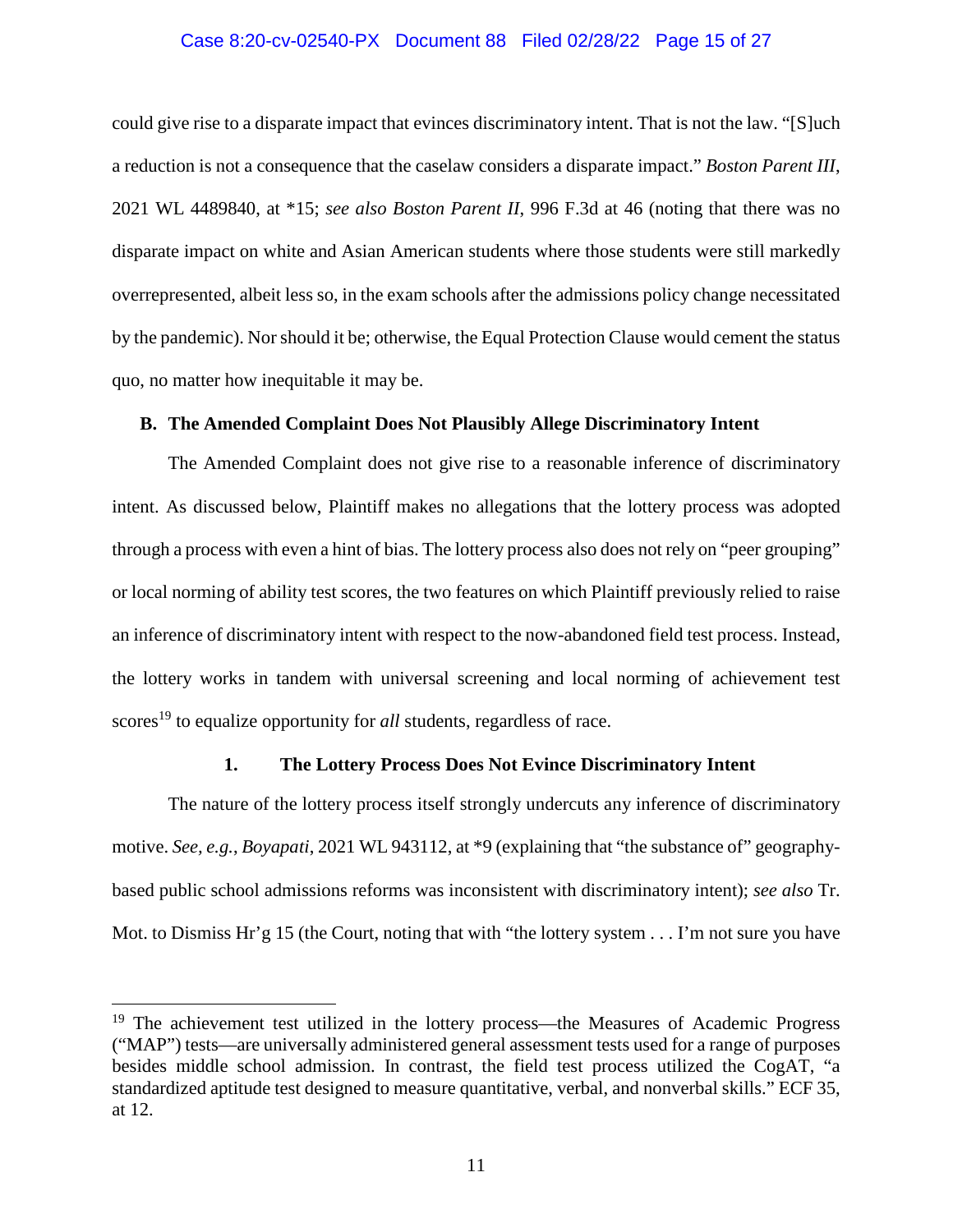#### Case 8:20-cv-02540-PX Document 88 Filed 02/28/22 Page 16 of 27

an equal protection challenge"). The random selection aspect of the lottery process reduces MCPS's discretion and virtually eliminates opportunities for the process to be warped by bias against Asian Americans or anyone else. This random lottery process builds upon the practice of universally screening all MCPS fifth graders for eligibility, another discretion-minimizing reform that is inconsistent with allegations of intentional discrimination against or in favor of any particular group. Simply put, if the school district's goal were to engineer "racial balance" within the middle school magnet program, it would not have chosen a random process that does not allow educators discretion to influence the outcome, let alone target Asian Americans with "surgical precision." *Cf. McCrory*, 831 F.3d at 214 (finding evidence of discriminatory intent where a law "target[ed] African Americans with almost surgical precision").

<span id="page-15-0"></span>Moreover, the current lottery process omits both of the discretionary elements of the field test process on which Plaintiff previously centered its intentional discrimination claim. In its original complaint, Plaintiff contended that two features of the prior field test process operated to covertly disfavor its members: "peer grouping" and local norming of CogAT scores. *See* ECF 35, at 15, 35. Unlike Plaintiff's original complaint, the Amended Complaint does not allege that "peer grouping" is a feature of the lottery process, nor does it claim that the CogAT, which was discontinued in light of the COVID-19 pandemic, is utilized in the lottery process. *See* Am. Compl. ¶ 86 & n.50.

The Amended Complaint alleges that some form of "local norming" applies to determine students' MAP reading and math scores. Am. Compl. ¶¶ 86–87. Even assuming that it does, the influence is marginal at best because MAP scores are just one of several criteria that go into screening for the broader pool of *qualified* students who will then participate equally in the lottery process. *See* Am. Compl. ¶ 86. MAP tests are also used for a range of purposes besides middle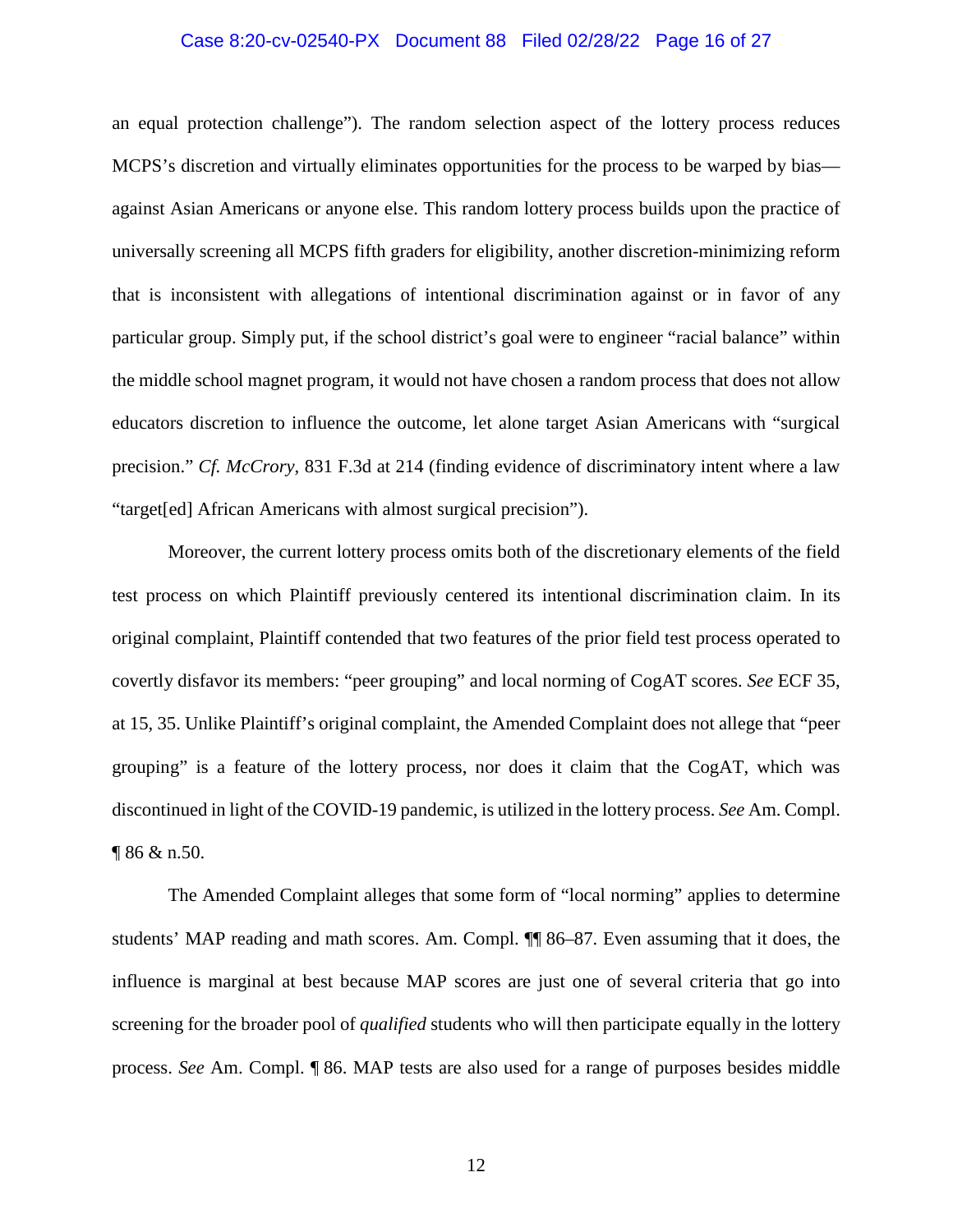#### Case 8:20-cv-02540-PX Document 88 Filed 02/28/22 Page 17 of 27

school admission. Local norming of MAP scores would be an oddly blunt instrument to use if MCPS's goal was to produce a particular racial outcome in this admissions process.

More generally, local norming of the sort discussed in the Amended Complaint simply is not a plausible proxy for race. The only local norming that the Amended Complaint describes in any detail turns on *poverty levels*, not race. *See* Am. Compl. ¶ 67 (providing detail on the field test's local norming of CogAT scores). Although Plaintiff alleges that Asian American students are clustered in low-poverty schools, as of the latest U.S. Department of Education data available, <sup>20</sup> 23% of Asian American elementary school students attended Title I schools. *See* Am. Compl. ¶ 67. Moreover, though Plaintiff alleges that Black and Latino students are clustered in moderate to high-poverty schools, *see id.*, per the latest U.S. Department of Education data, 58% of Black elementary school students and 66% of Latino elementary school students attended Title I schools. In other words, Black and Latino students were nearly as concentrated in Title I schools as Asian American students were in non-Title I schools, which means that, by Plaintiff's logic, they, too, could be disadvantaged by local norming.

<span id="page-16-1"></span>In sum, there is a glaring mismatch between Plaintiff's assertion of discriminatory motive and the only means by which MCPS is allegedly acting on it. Local norming of MAP scores is the type of constitutionally permissible policy described in *Feeney*, one for which "the legitimate noninvidious purposes of a law cannot be missed." *Pers. Adm'r of Mass. v. Feeney*, 442 U.S. 256, 275 (1979). Any other conclusion would violate the black-letter principle that "[o]ne may not simply bootstrap any neutral classification arguably correlated with race and, claiming that it is an impermissible proxy therefore, strip away all forms of diversity." *Boston Parent I*, 2021 WL

<span id="page-16-0"></span><sup>&</sup>lt;sup>20</sup> U.S. Dep't of Educ. Off. for C.R., Civil Rights Data Collection for the  $2017-18$  school year, Detailed Data Tables: Enrollment Data, retrieved from https://ocrdata.ed.gov/flex/Reports.aspx?type=school.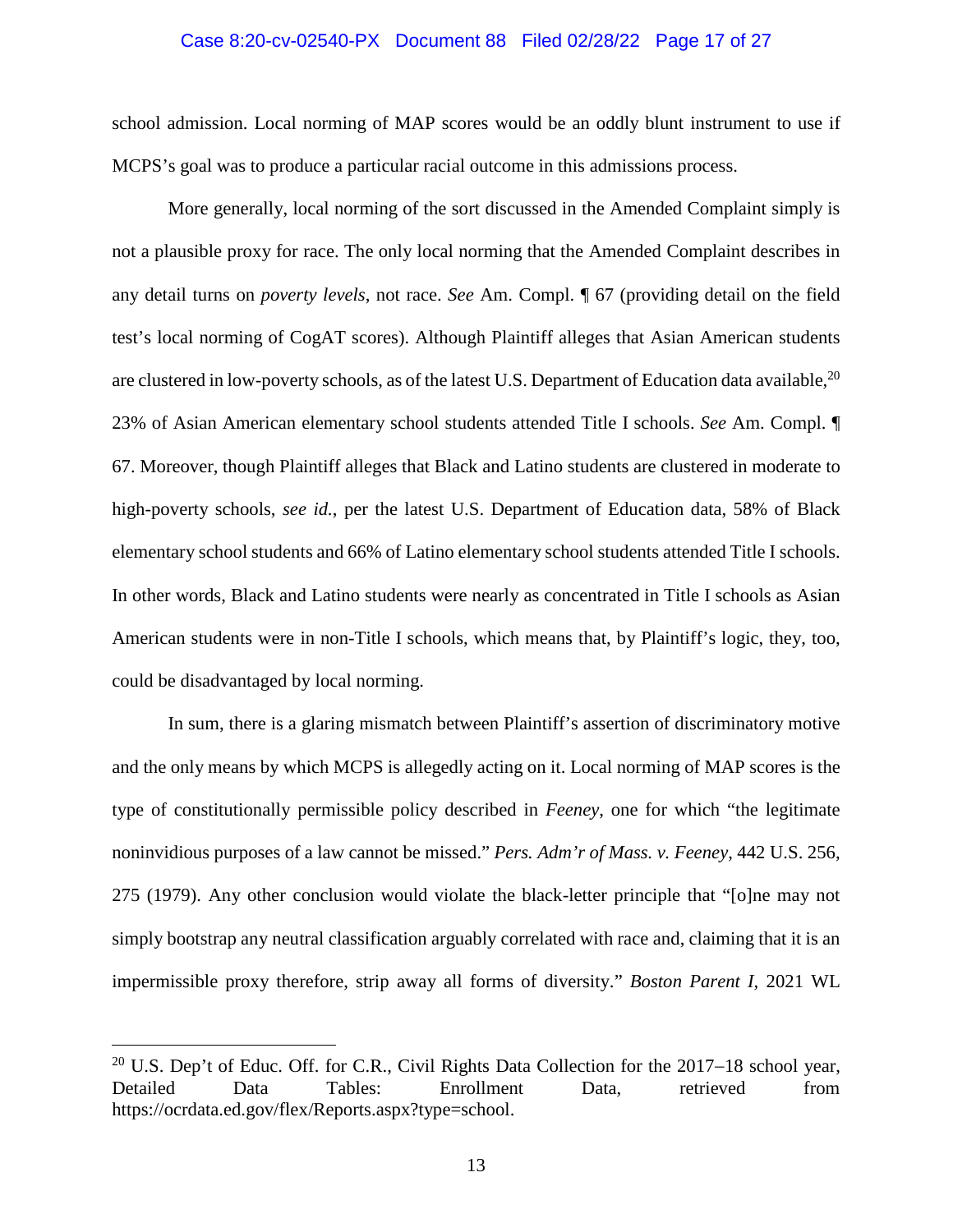<span id="page-17-0"></span>1422827, at \*14 n.18.

 $\overline{a}$ 

## <span id="page-17-1"></span>**2. Events Leading to the Adoption of the Lottery Process Do Not Evince Discriminatory Intent**

The sequence of events leading to the decision to adopt the lottery process further confirms that the policy was not motivated by intentional discrimination. *See Arlington Heights*, 429 U.S. at 267 (identifying this factor). As Plaintiff acknowledges, MCPS's overhaul of the admissions process in 2020 was closely linked to the onset of a global pandemic. *See* Am. Compl. ¶¶ 83, 86. Realizing that administering the CogAT exam during the pandemic would pose public health and security concerns, MCPS officials decided to abandon the CogAT exam in favor of a lottery process. *See* ECF 27-3  $\P$  13-19, 27-29.<sup>21</sup> The exigencies of the COVID-19 pandemic therefore supply an immediate *non-racial* impetus for the creation of the lottery process. By contrast, Plaintiff alleges no racially discriminatory reason why the school district would have implemented these changes when it did.

Moreover, "contemporary statements" by MCPS corroborate the non-discriminatory intent behind the changes. *Arlington Heights*, 429 U.S. at 268. Here the only stated justifications for adopting the lottery process that Plaintiff identifies are non-discriminatory. As Plaintiff concedes in the Amended Complaint, MCPS referred to the lottery process as the "Pandemic Plan," Am. Compl. ¶ 86, and explained that the lottery process was intended to "reduce and remove the subjective assessment of committee members from the selection process" and be "more transparent and easier for community members to understand, especially because MCPS already uses a lottery as an admissions tool" in other contexts. ECF 27-3 ¶ 26 (discussed at Am. Compl. ¶ 84). Plaintiff does not allege any other contemporaneous statements that contradict or cast doubt on these plainly

 $21$  The Amended Complaint incorporates this declaration by reference. It specifically references this declaration several times and specifically relies on its description of the process that led to the adoption of the lottery. *See* Am. Compl. ¶ 84.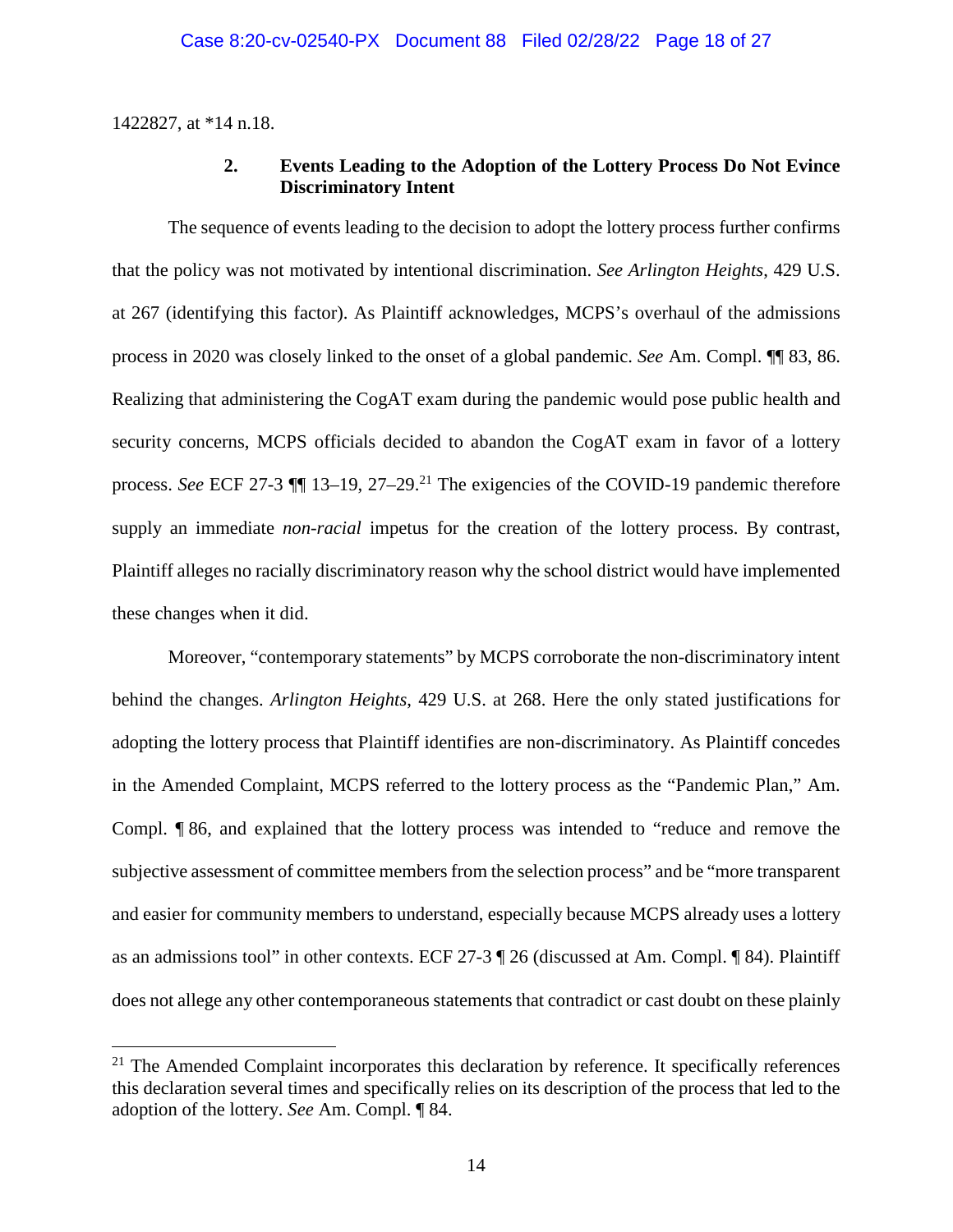#### <span id="page-18-1"></span>Case 8:20-cv-02540-PX Document 88 Filed 02/28/22 Page 19 of 27

race-neutral, laudable policy goals. *See* Am. Compl. ¶¶ 83–90.

<span id="page-18-2"></span>The broader historical context tells the same story. At all relevant times, MCPS has been legally obligated to provide equal educational opportunities, including by remedying policies that have the practical effect of unfairly excluding Black and Latino students. *See, e.g.*, 42 U.S.C. § 2000d; 34 C.F.R. §100.3(b)(2) ("A recipient, in determining . . . the class of individuals to be afforded an opportunity to participate in any such program, may not . . . utilize criteria . . . which have the effect of ... defeating or substantially impairing accomplishment of the objectives of the program as respect individuals of a particular race, color, or national origin"). Indeed, concerns in the Metis Report about "significant racial and socioeconomic disparities" in enrollment in selective programs put MCPS on notice that its prior admissions process was failing to identify all qualified students, and that the failure fell along racial lines, in violation of anti-discrimination laws. Metis Report at v; *see* ECF 35, at 2 n.1 (Metis Report is incorporated by reference).

## **3. Plaintiff Cannot Rely on Years-Old Statements Made About Prior Policies to Raise a Reasonable Inference of Discriminatory Intent that Implicates the Lottery Process**

<span id="page-18-0"></span>Without any *contemporaneous* evidence to cast doubt on the non-discriminatory nature of the lottery process, Plaintiff recycles verbatim the same statements that it previously cited regarding the formulation of the now-abandoned field test process. For at least two reasons, these years-old statements cannot be bootstrapped onto the lottery process to conjure up discriminatory intent.

In short, (1) these statements were made years before the lottery was even under consideration; some of them were made by individuals who no longer had any decision-making role when the lottery process was adopted; and (2) these statements were all focused on ensuring equal opportunity for Black, Latino, and other underserved students—not animus or hostility to Asian Americans. These statements therefore fail to cast doubt on the "obvious alternative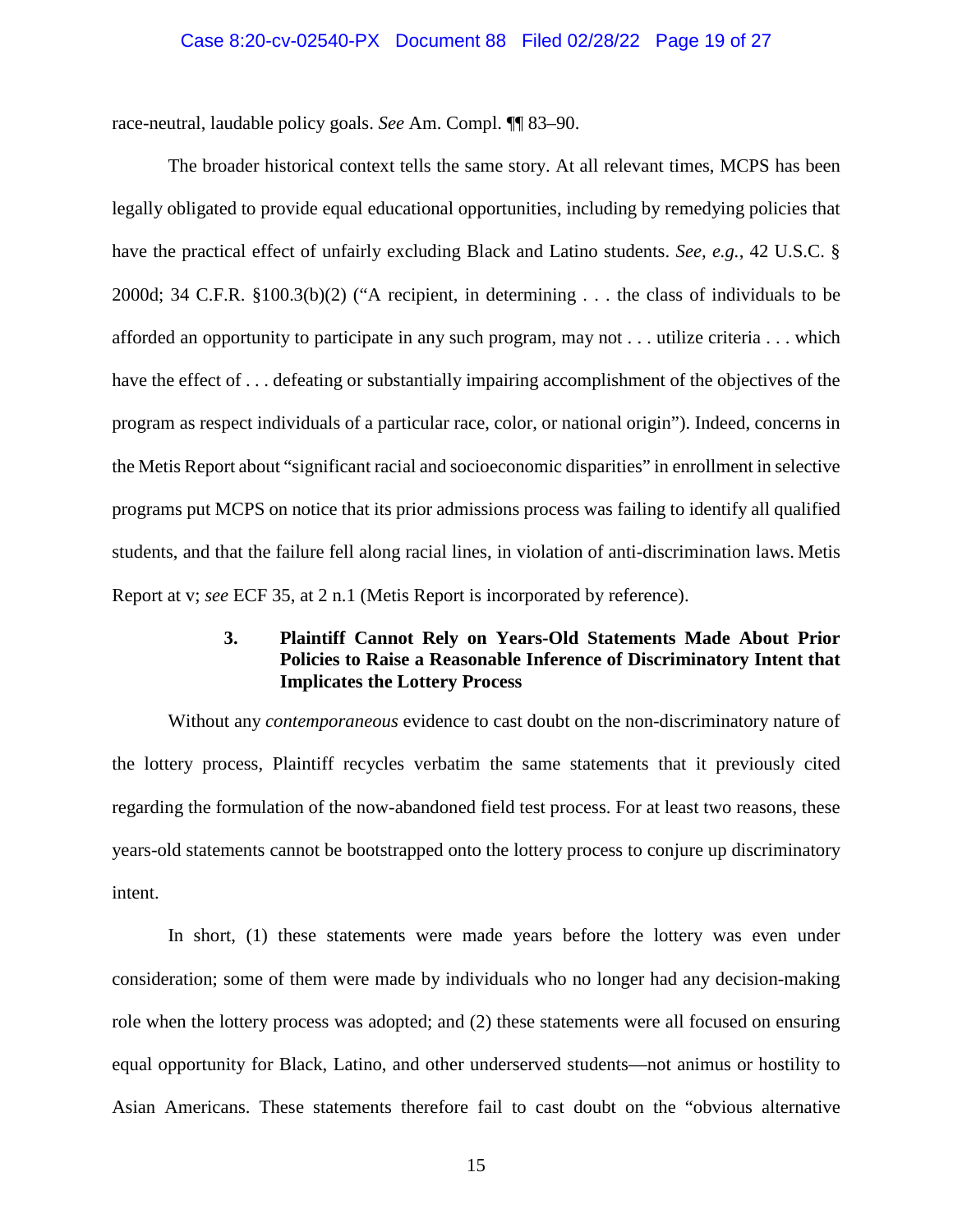#### <span id="page-19-0"></span>Case 8:20-cv-02540-PX Document 88 Filed 02/28/22 Page 20 of 27

explanation" that the lottery process was intended to promote equal opportunity for students of all backgrounds in the midst of a pandemic, much less push Plaintiff's theory of "purposeful, invidious discrimination" "across the line from conceivable to plausible." *Ashcroft v. Iqbal*, 556 U.S. 662, 680, 683 (2009) (citation omitted).

First, these years-old comments are no longer contemporaneous to the formulation of the challenged policy. The Metis Report was publicly released in early 2016, more than four and a half years before the adoption of the lottery process. Am. Compl.  $\P$  31. The statements by MCPS officials that Plaintiff has re-alleged were mostly made in 2016, or in some cases 2018. *Id.* ¶¶ 37– 45, 58–62. Indeed, several statements are attributable to former school board members who had *left the Board* by the time the lottery process was adopted. Plaintiff does not and cannot allege that these prior members played a role in the formulation of the lottery process. Plaintiff also does not allege that remaining members of the board took an active role in crafting the new policy. To the contrary, Plaintiff alleges that a "working group" created the lottery process, Am. Compl. ¶ 84, and that working group did not include any of the school board members who are alleged to have made the statements on which Plaintiff chiefly relies. *See* ECF 27-3 ¶ 20. For all these reasons, the relevance of the statements that Plaintiff previously relied on has greatly diminished. *See N.C. State Conf. of the NAACP v. Raymond*, 981 F.3d 295, 306 (4th Cir. 2020) (holding that the district court erred in inferring discrimination based on the years-old legislative history of a different law, while explaining that an "intervening event" had "undermined" an inference of discriminatory intent that the older history once supported); *Greater Birmingham Ministries v. Sec'y of State*, 966 F.3d 1202, 1227 (11th Cir. 2020) ("[T]he statements Plaintiffs identify were not made about the law at issue in this case and thus do not evidence discriminatory intent behind it.").

<span id="page-19-2"></span><span id="page-19-1"></span>Second, none of these statements evince an intent to specifically disadvantage Asian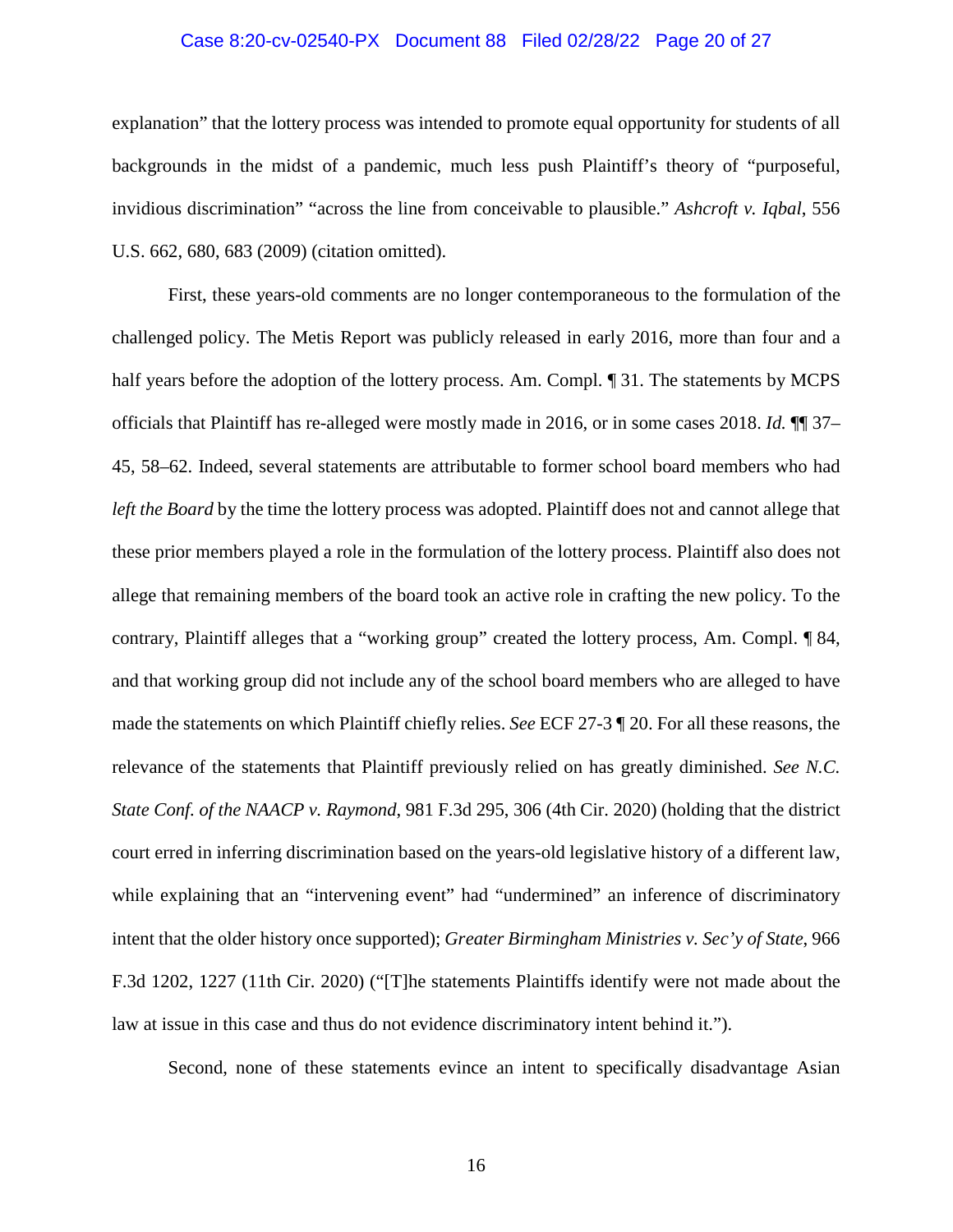#### <span id="page-20-2"></span>Case 8:20-cv-02540-PX Document 88 Filed 02/28/22 Page 21 of 27

American students. The groups who historically and persistently were denied an equal opportunity to compete for admission to the magnet middle schools prominently included Black and Latino students. Efforts to address such glaring inequities are not expressions of anti-Asian sentiment. Courts have repeatedly held that expressing a desire to remedy exclusion of one or more disadvantaged groups "is not analogous to an intent to discriminate" against other groups who may happen to have fared better under the prior policy. *See Boston Parent III*, 2021 WL 4489840, at \*15 ("While the increase of a zero-sum resource to one group necessitates the reduction of that resource to others, the case law is clear—the concern is action taken *because of* animus toward a group, not *in spite of* an actions' necessary effect on a group or groups." (citing *Feeney*, 442 U.S. at 258)); *Jana-Rock Constr., Inc. v. N.Y. Dep't of Econ. Dev.*, 438 F.3d 195, 211 (2d Cir. 2006) (a desire to alleviate discrimination against "some disadvantaged groups" is not the same as "an intent to discriminate against other groups"); *Raso v. Lago*, 135 F.3d 11, 16 (1st Cir. 1998), *cert. denied*, 525 U.S. 811 (1998) (categorically deeming attempts to remedy discrimination against a racial group to be constitutional violations would stymie "[e]very antidiscrimination statute aimed at racial discrimination, and every enforcement measure taken under such a statute, [which necessarily] reflect a concern with race").

<span id="page-20-4"></span><span id="page-20-3"></span>To apply strict scrutiny on such a tenuous basis would effectively require doing so whenever "anyone involved in designing [a policy] happened to think that its effect in reducing the underrepresentation of a group was a good effect." *Boston Parent II*, 996 F.3d at 50. That is not the law, and it would confuse and destabilize the law in this area to hold otherwise.

#### <span id="page-20-1"></span><span id="page-20-0"></span>**C. The Lottery Process is Constitutional Under Any Standard of Review**

Because Plaintiff failed to plausibly allege intentional discrimination, rational basis is the applicable level of scrutiny. "Rational basis review affords the challenged policy 'a strong presumption of validity,' and the policy 'must be upheld . . . if there is any reasonably conceivable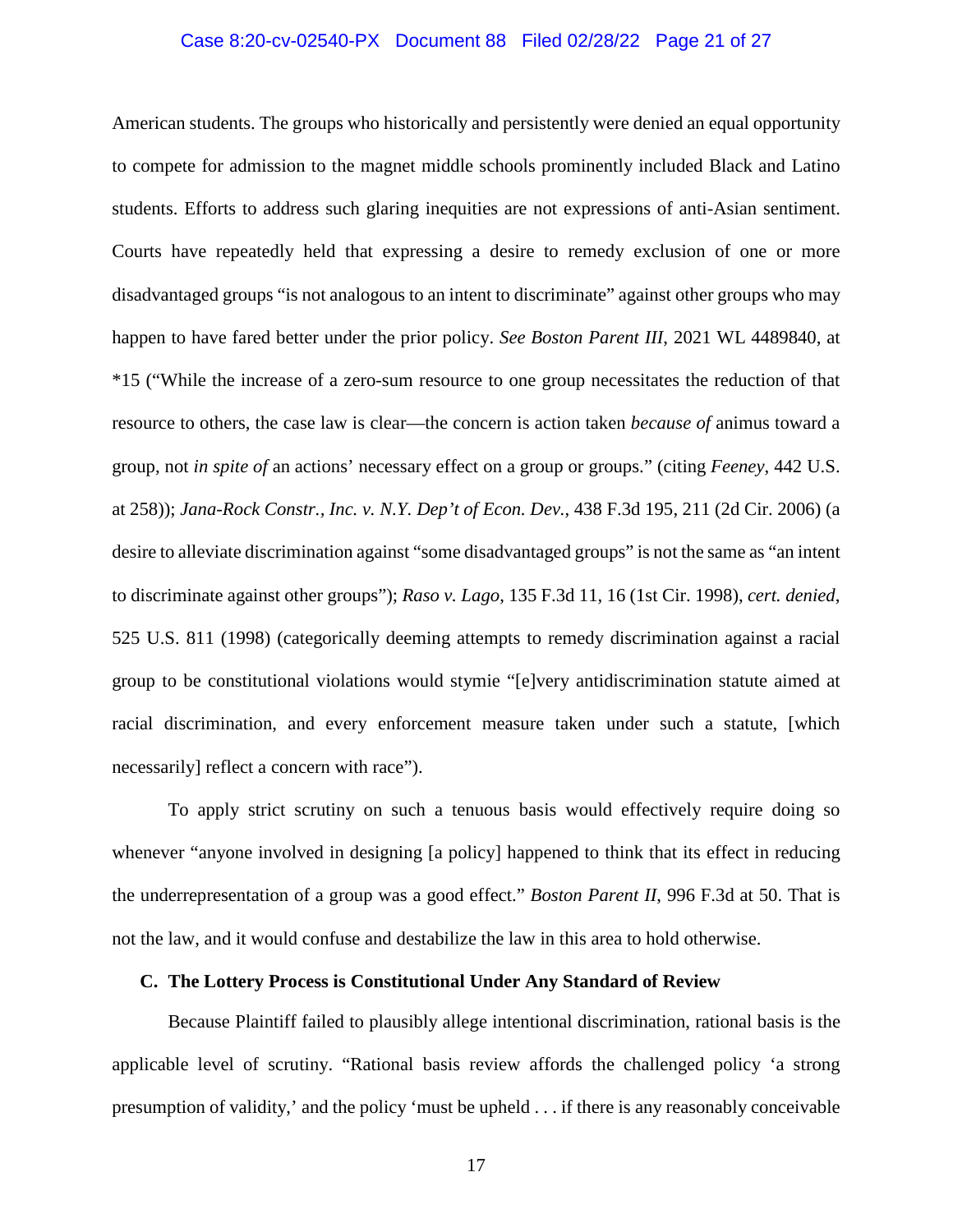#### Case 8:20-cv-02540-PX Document 88 Filed 02/28/22 Page 22 of 27

state of facts that could provide a rational basis' for it." ECF 35, at 32. Plaintiff does not contend that the lottery process fails to satisfy the rational basis standard, and rightfully so. *See* Am. Compl. ¶¶ 100, 103 (alleging only that the lottery process does not survive strict scrutiny). But even applying strict scrutiny to the facts alleged in the Amended Complaint, the lottery process passes constitutional muster. Defendants have compelling interests in (a) complying with federal laws requiring them to provide equal educational opportunities, (b) the educational benefits of diversity, and (c) reducing racial isolation. And the lottery process is narrowly tailored to those interests.

## <span id="page-21-2"></span>**1. The Lottery Process is Justified by Compelling Interests in Complying with Federal Law and the Educational Benefits of Diversity**

<span id="page-21-1"></span><span id="page-21-0"></span>Compliance with federal anti-discrimination law is a compelling government interest. *See Cooper v. Harris*, 137 S. Ct. 1455, 1464 (2017). As a recipient of federal funds, MCPS must comply with Title VI of the Civil Rights Act of 1964 and its implementing regulations, which forbid policies that have the effect of discriminating against Black and Latino students. *See* 34 C.F.R. §100.3(b)(2) (described *supra*). Given that past inequities resulted in the underidentification of qualified Black, Latino, and LEP students, MCPS risked being found in violation of Title VI on the basis of race or national origin if it did not reform its process.<sup>22</sup> It therefore had a compelling interest in curing any such violation. *See Cooper*, 137 S. Ct. at 1464.

In addition, the Supreme Court has long recognized that the educational benefits that flow from racial diversity, including reducing racial isolation, are compelling government interests. *See* 

 $22$  The Metis Report warned that a standardized-test-based admissions process similar to MCPS's had also under-identified Black and Latino students for gifted programs in a nearby public school district. *See* Metis Report at 30, 109. It specifically noted that policy had become the subject of a complaint alleging racial discrimination that was filed with the U.S. Department of Education's Office of Civil Rights. *See id*.; *see also* Dep't of Educ. Resol. Agree. with Elk Grove Unified Sch. Dist., OCR Case No. 09-11-5002 (2014) (finding that the school district, which failed to equally identify African American students for Gifted and Talented, Advanced Placement, and honors courses created an "unlawful disparate impact on African American students").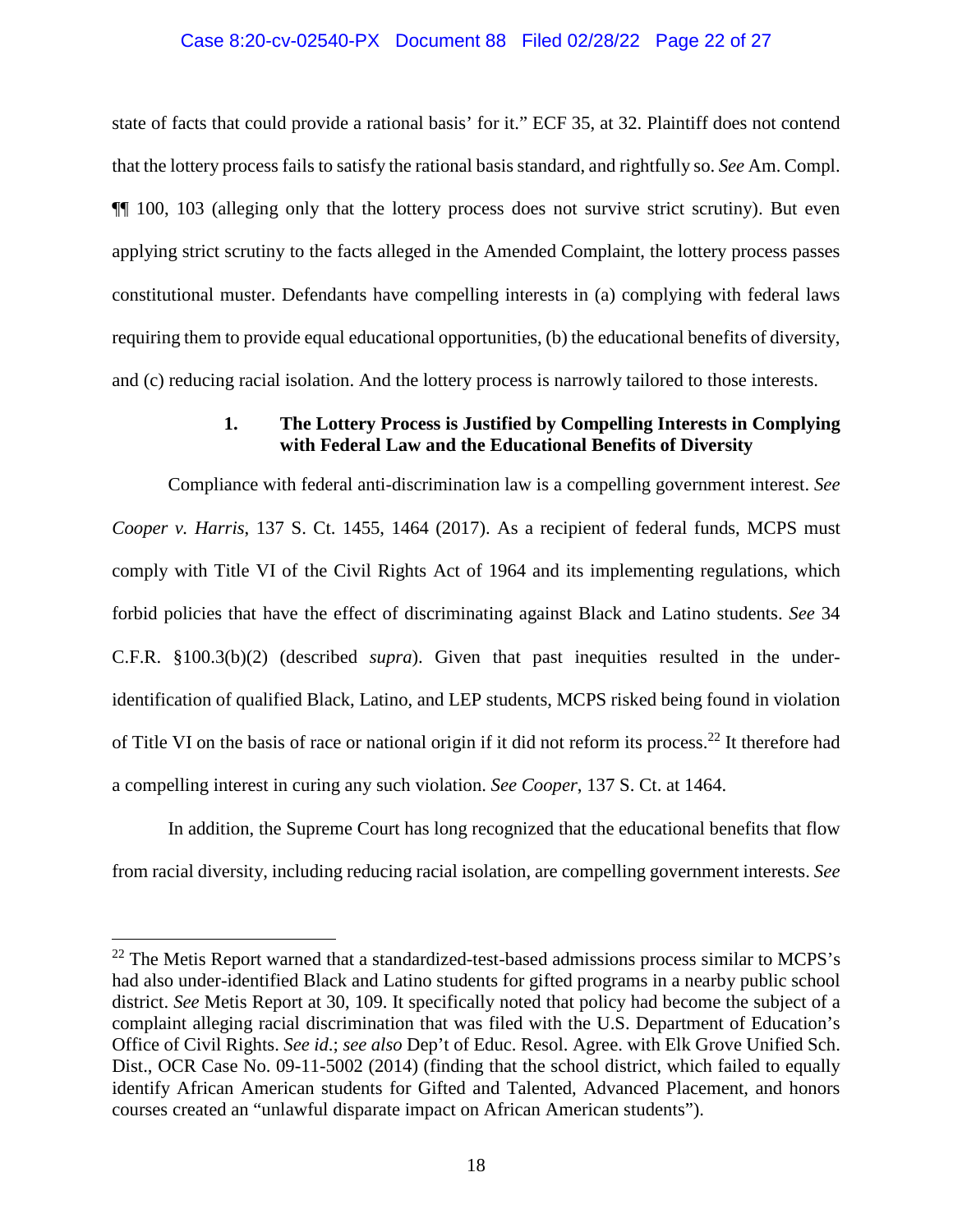#### <span id="page-22-4"></span>Case 8:20-cv-02540-PX Document 88 Filed 02/28/22 Page 23 of 27

<span id="page-22-3"></span>*Fisher v. Univ. of Texas*, 570 U.S. 297, 308–09 (2013); *Grutter v. Bollinger*, 539 U.S. 306, 328 (2003). While *Grutter* and *Fisher* reaffirmed this principle in the higher education context, it applies in the primary and secondary school context as well. *See* ECF 35, at 6 n.4 (this Court's prior opinion, noting that the Fourth Circuit has "assumed that fostering 'racial diversity' represented a compelling government interest" in the primary and secondary school context). As the court reasoned in *Christa McAuliffe Intermediate School PTO, Inc. v. de Blasio* ("*Specialized High Schools*"), "[i]f these benefits flow from increasing racial diversity in universities, the Court sees no logical reason why increasing racial diversity in high schools would not benefit students to the same extent. Indeed, an argument could be made that increased racial diversity is more beneficial . . . when students are younger." 364 F. Supp. 3d 253, 283 (S.D.N.Y. 2019), *aff'd*, 788 F. App'x 85 (2d Cir. 2019).

### <span id="page-22-2"></span><span id="page-22-1"></span>**2. The Lottery Process is Narrowly Tailored to These Compelling Interests**

<span id="page-22-5"></span><span id="page-22-0"></span>MCPS's race-neutral lottery process is exactly the kind of race-neutral approach to promoting these compelling interests that courts have repeatedly characterized as constitutionally permissible. In *Specialized High Schools*, the court considered a very similar set of magnet school admissions reforms and held that it was "exactly the sort of alternative, race-neutral means to increase racial diversity that the Court has repeatedly suggested governments may use in lieu of express racial classifications." 364 F. Supp. 3d at 284 (holding that the policy would satisfy strict scrutiny). Consistent with that conclusion, the Supreme Court has specifically described the use of a lottery system as a "workable race-neutral alternative[]" in the context of narrow tailoring. *See Grutter*, 539 U.S. at 340; *see also Fisher v. Univ. of Tex. at Austin* ("*Fisher II*"), 136 S. Ct. 2198, 2213 (2016) (favorably discussing "consideration of socioeconomic and other" race-neutral factors in a narrow tailoring analysis); *Spurlock v. Fox*, 716 F.3d 383, 396 (6th Cir. 2013) (discussing the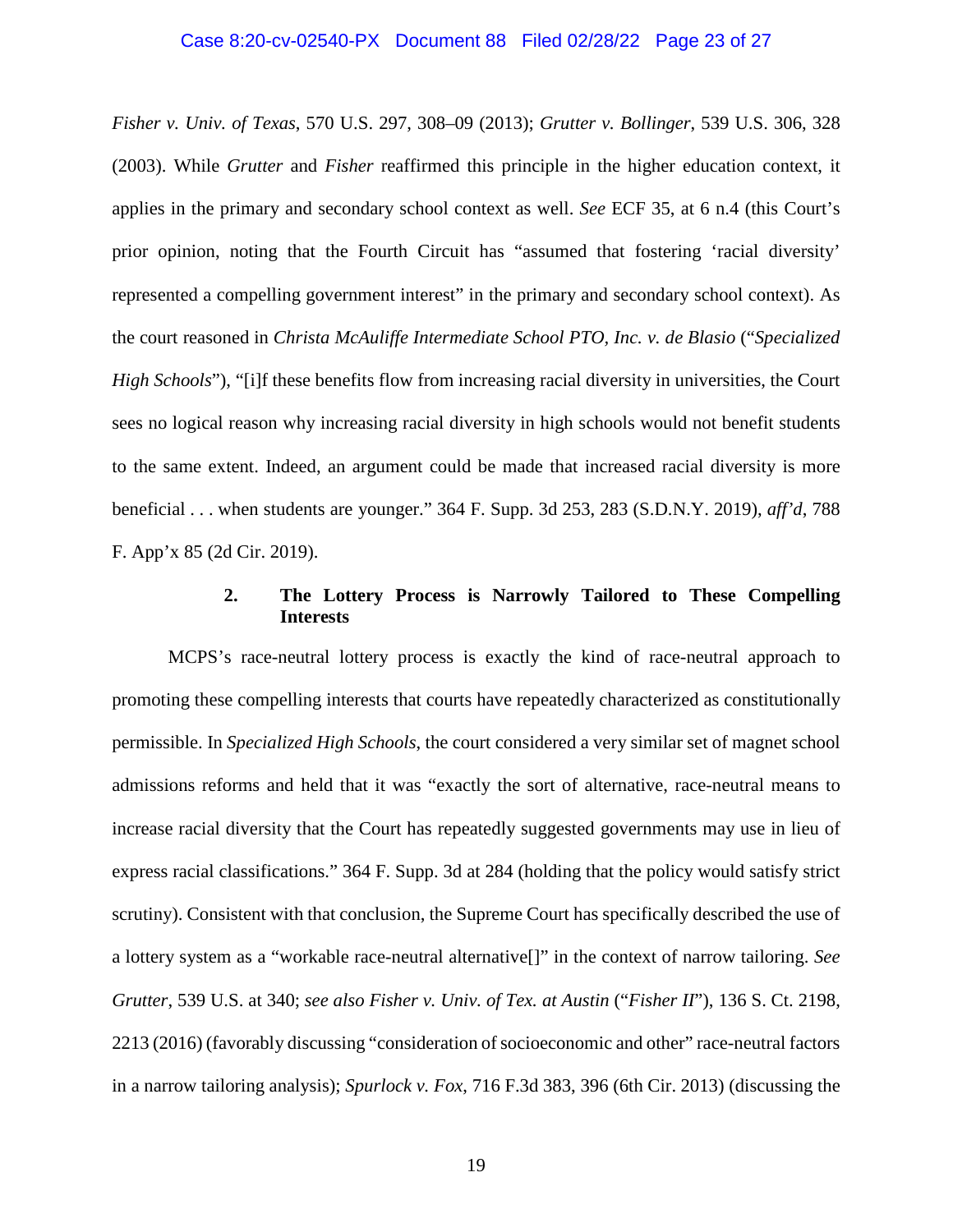#### Case 8:20-cv-02540-PX Document 88 Filed 02/28/22 Page 24 of 27

constitutionality of "geography-based school-assignment policies").

<span id="page-23-2"></span>Moreover, MCPS carefully considered numerous "race-neutral alternatives." Metis Report at 31. The Amended Complaint alleges that MCPS "implemented a number of initiatives" prior to the lottery process to achieve its compelling government interests. Am. Compl. ¶ 25. Because these efforts proved insufficient to address the root causes of persistent lack of diversity, racial isolation, and potential violations of federal law, MCPS was plainly justified in trying this latest race-neutral approach. *See Grutter*, 539 U.S. at 339 (explaining that narrow tailoring "require[s] serious, good faith consideration of workable race-neutral alternatives that will achieve the diversity the [school] seeks"); *Specialized High Schools*, 364 F. Supp. 3d at 284 (upholding similar race-neutral admissions changes because "[d]efendants have shown that they have exhaustively attempted numerous other racially neutral efforts over many years to achieve greater diversity").

For these reasons, even if strict scrutiny were to apply, Plaintiff has failed to allege that the lottery was not narrowly tailored to these compelling state interests, which is yet another independent basis for dismissal.

#### <span id="page-23-1"></span>**CONCLUSION**

<span id="page-23-0"></span>For the foregoing reasons, Proposed Intervenors respectfully request that this Court dismiss Plaintiff's Amended Complaint under Rule 12(b)(6) for failure to state a claim.

Date: February 28, 2022 Respectfully submitted,

*/s/ Maraya N. Pratt*  Maraya N. Pratt (MD. Bar No. 1612140179; Fed. Bar No. 20880) **BALLARD SPAHR LLP** 300 East Lombard Street, 18th Floor Baltimore, MD 21202 Phone: (410) 528-5600

20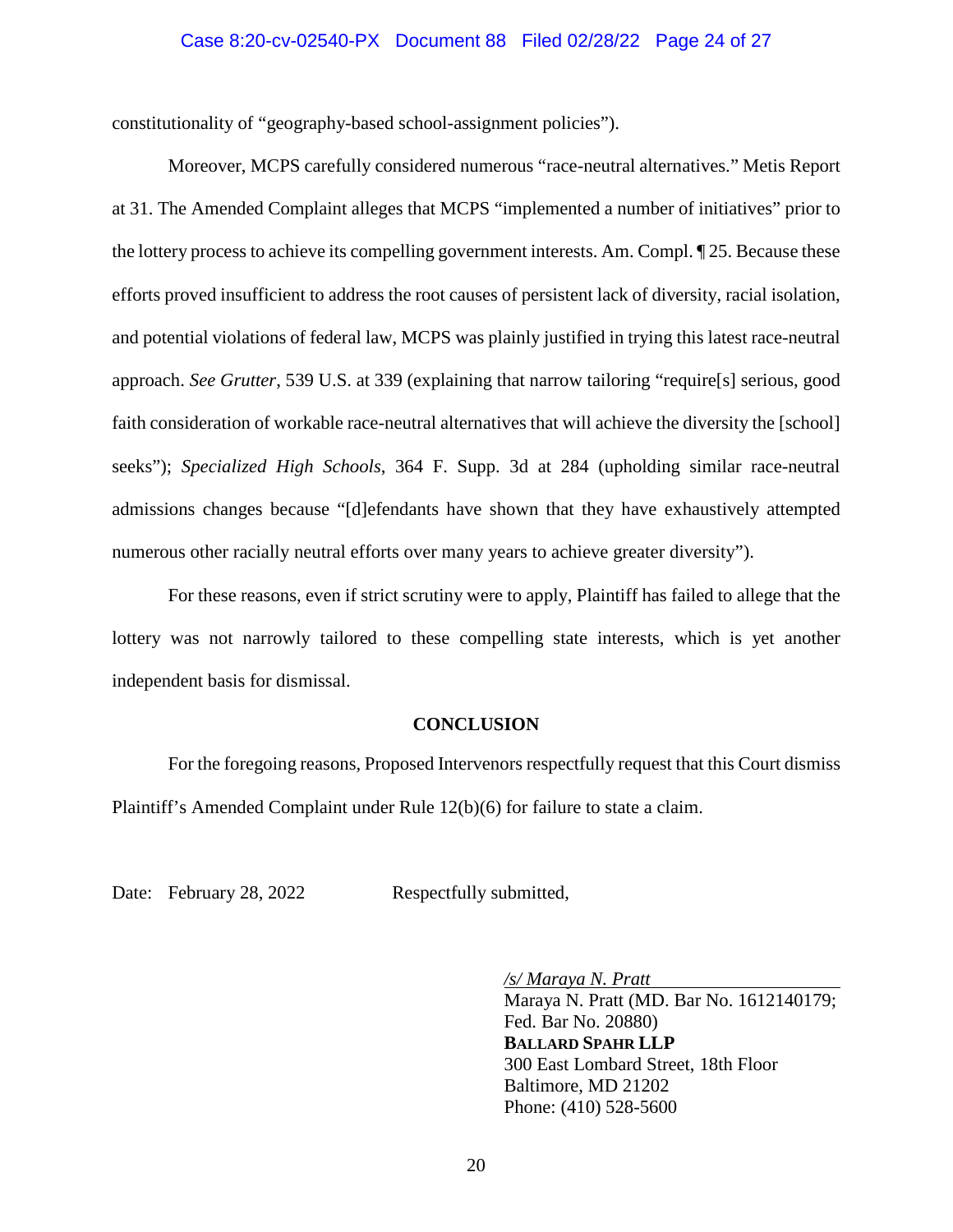Facsimile: (410) 528-5650 prattmn@ballardspahr.com

Leslie E. John Elizabeth V. Wingfield Kayla R. Martin **BALLARD SPAHR LLP** 1735 Market Street Philadelphia, PA 190103 Phone: (215) 665-8500 Facsimile: (215) 864-8999 johnl@ballardspahr.com wingfielde@ballardspahr.com martinkr@ballardspahr.com

### *Pro Hac Vice Admittee*

Jin Hee Lee Michaele N. Turnage Young Michael Skocpol NAACP LEGAL DEFENSE & EDUCATIONAL FUND, INC. 700 14th Street NW, Suite 600 Washington, DC 20005 Telephone: (202) 682-1300 jlee@naacpldf.org mturnageyoung@naacpldf.org mskocpol@naacpldf.org

## *Pro Hac Vice Admittee*

Niyati Shah Eri Andriola^ ASIAN AMERICANS ADVANCING JUSTICE-AAJC 1620 L St. NW Suite 1050 Washington, D.C. 20036 Telephone: (202) 296-2300 Facsimile: (202) 296-2318 NShah@advancingjustice-aajc.org EAndriola@advancingjustice-aajc.org *Admitted only in New York. D.C. practice limited to Federal Courts. Pro Hac Vice Admittee*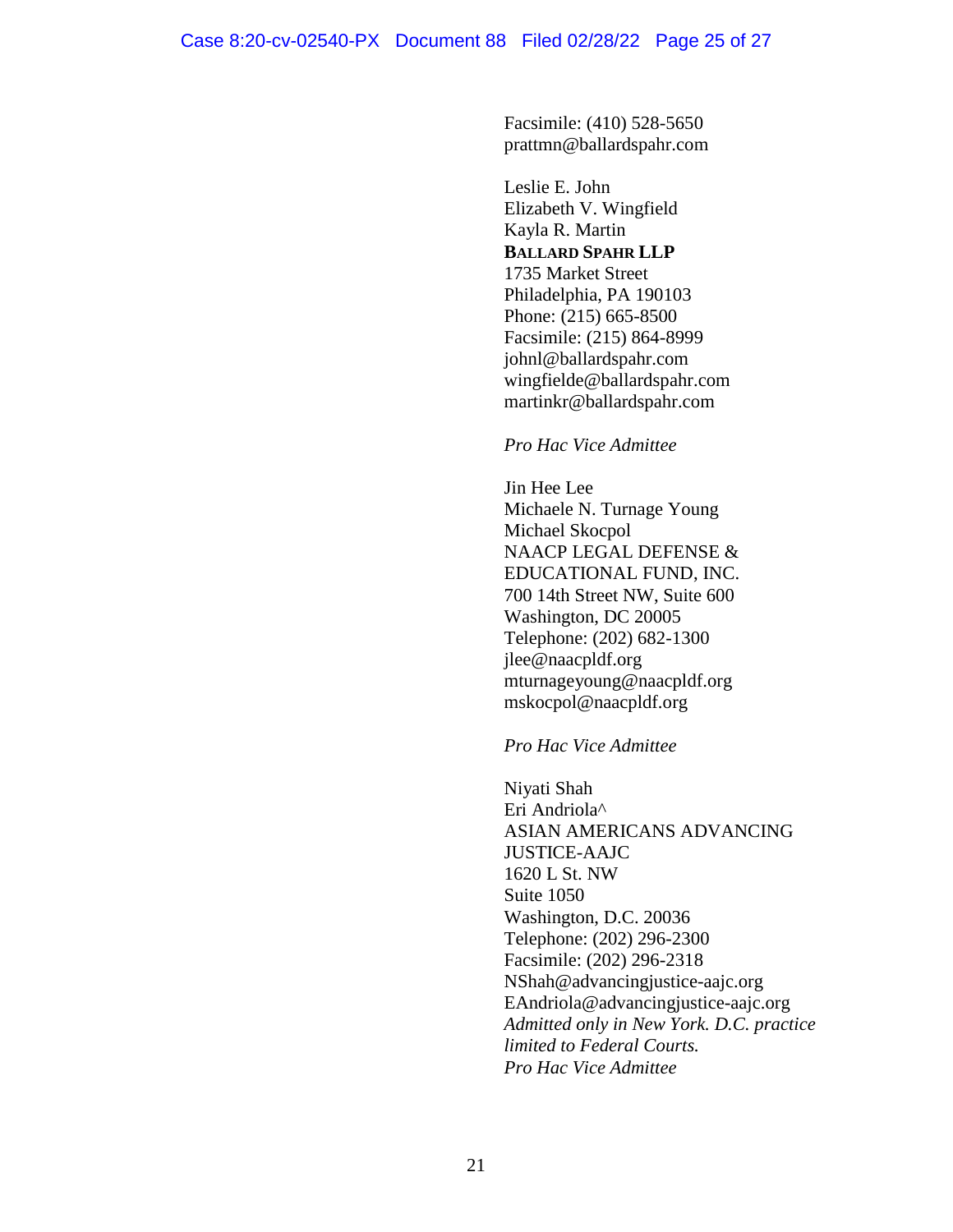Francisca D. Fajana LATINOJUSTICE PRLDEF 475 Riverside Drive, Suite 1901 New York, NY 10115 Telephone: (212) 319-3360 FFajana@latinojustice.org

*Pro Hac Vice Admittee* 

*Attorneys for Proposed Intervenors*